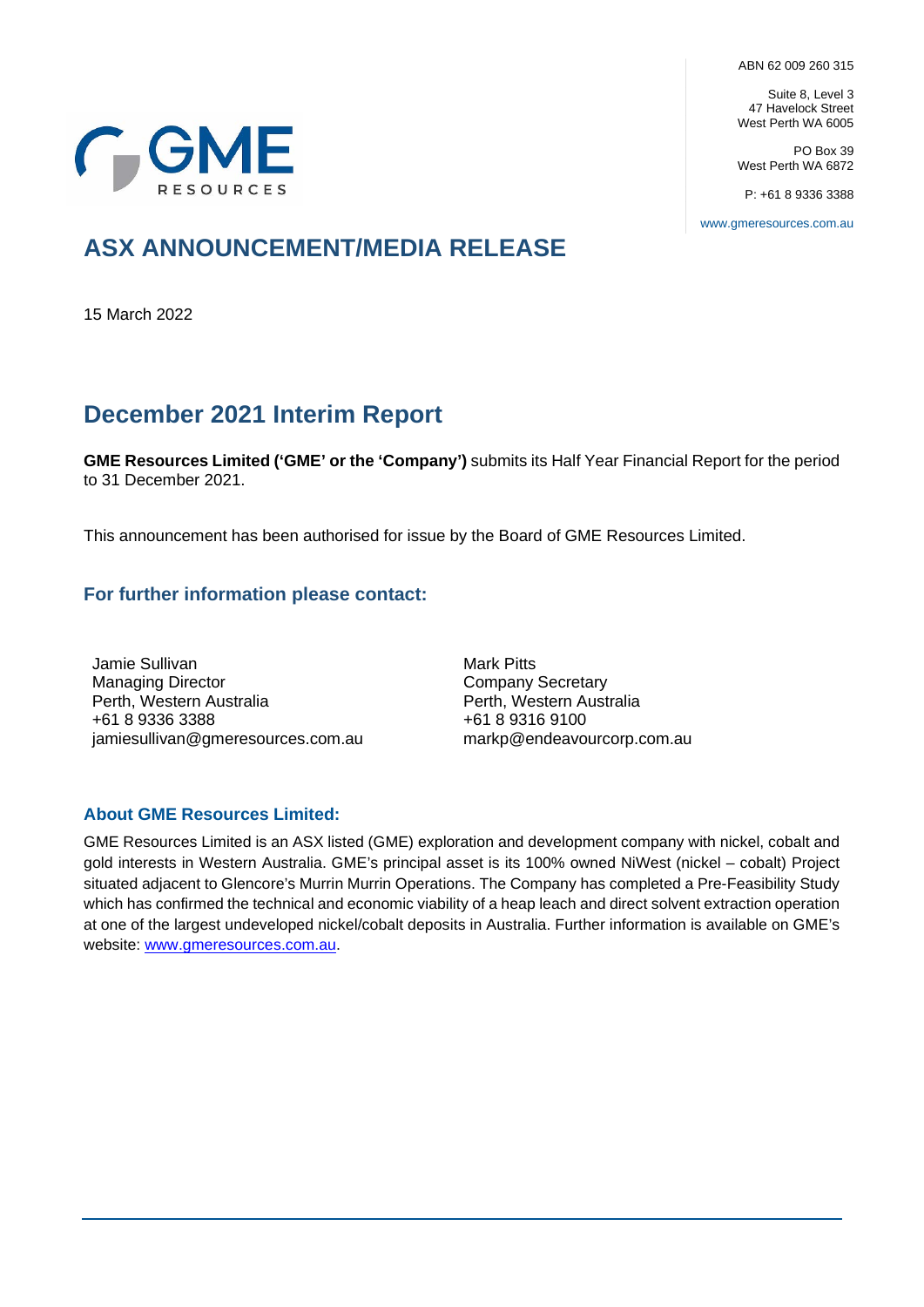## **GME Resources Limited**

(ABN 62 009 260 315)

## **Interim Report**

31 December 2021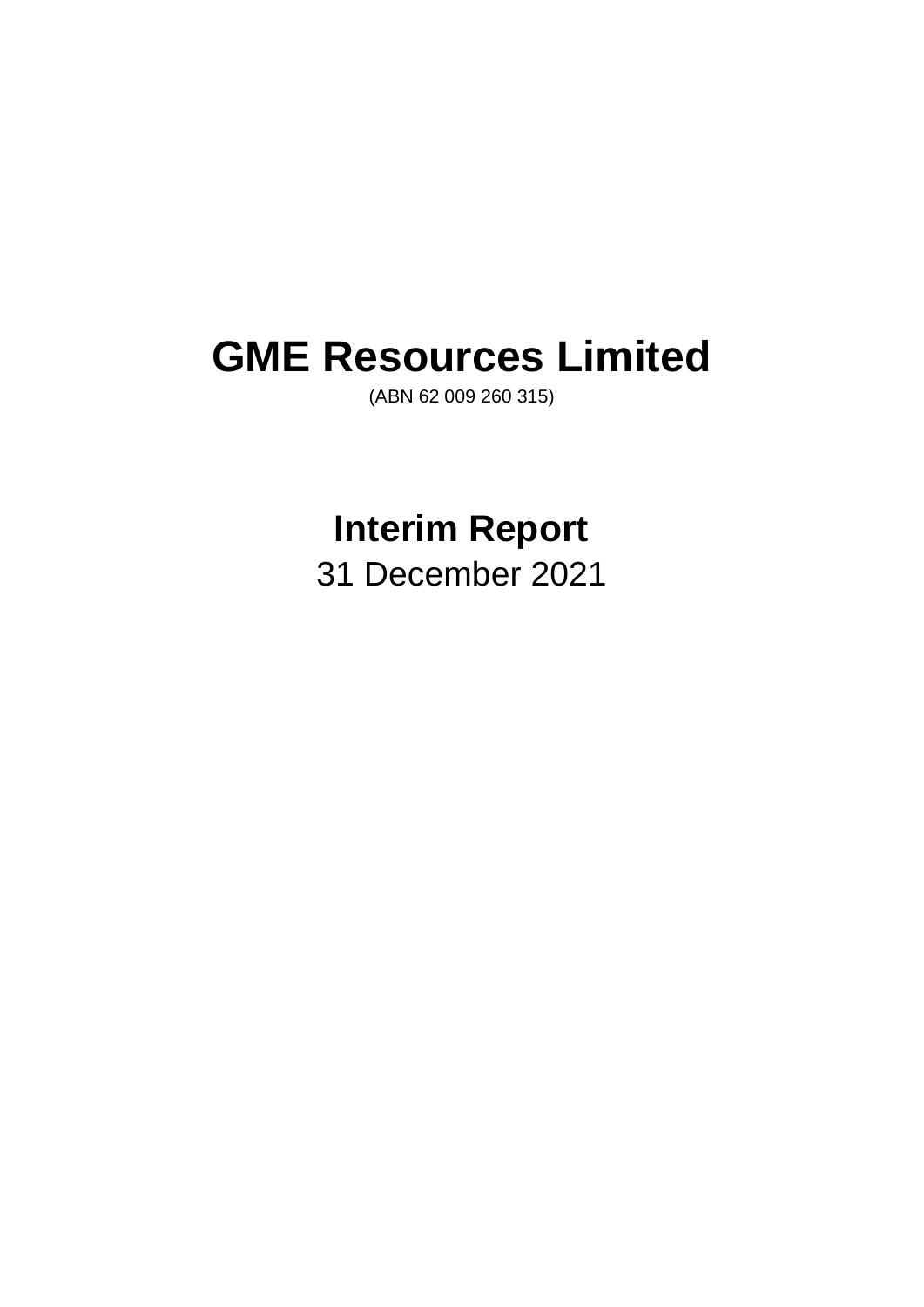| <b>Contents</b>                                               | Page         |
|---------------------------------------------------------------|--------------|
| <b>Corporate Directory</b>                                    | 1            |
| Directors' Report                                             | $\mathbf{2}$ |
| Auditor's Independence Declaration                            | 11           |
| Condensed Consolidated Statement of Comprehensive Income      | 12           |
| <b>Condensed Consolidated Statement of Financial Position</b> | 13           |
| Condensed Consolidated Statement of Changes in Equity         | 14           |
| <b>Condensed Consolidated Statement of Cash Flows</b>         | 15           |
| Notes to the Condensed Consolidated Financial Statements      | 16           |
| Directors' Declaration                                        | 20           |
| Independent Auditor's Review Report                           | 21           |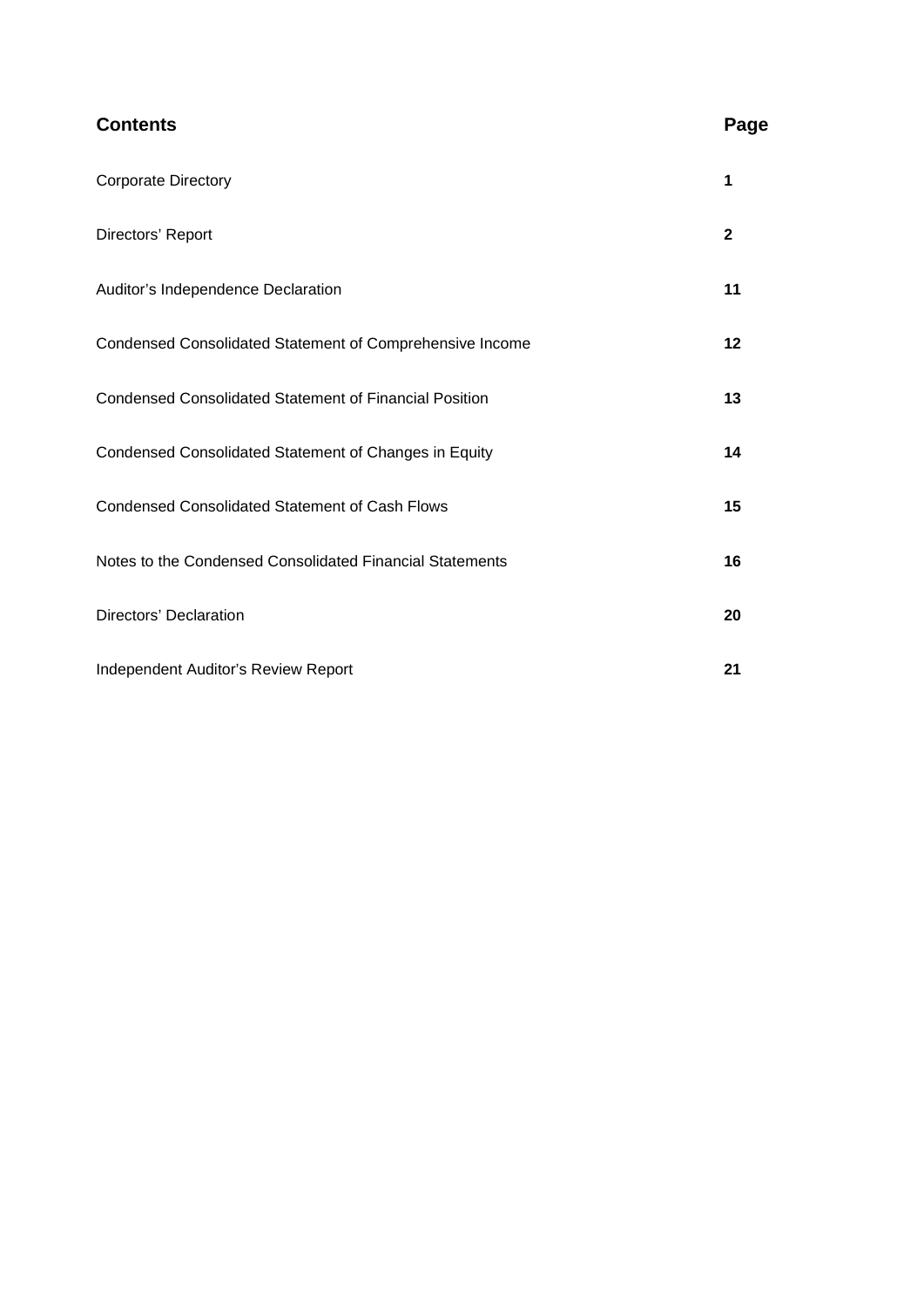## **CORPORATE DIRECTORY**

## **DIRECTORS**

**Chairman**

Peter Ross SULLIVAN BE, MBA

## **Managing Director**

James Noel SULLIVAN FAICD

#### **Director**

Peter Ernest HUSTON B. Juris, LLB (Hons), B.Com, LLM

## **COMPANY SECRETARY**

Mark Pitts B. Bus, FCA

## **REGISTERED OFFICE AND PRINCIPAL PLACE OF BUSINESS**

Suite 8, Level 3 47 Havelock Street West Perth WA 6005 Telephone: (08) 9336 3388 Facsimile: (08) 9315 5475<br>Web Site: www.gmeresoure www.gmeresources.com.au

## **AUDITORS**

HLB Mann Judd ((WA) Partnership) Chartered Accountants Level 4, 130 Stirling Street Perth WA 6000

## **SHARE REGISTRY**

Computershare Registry Services Pty Ltd Level 11 172 St George's Terrace Perth WA 6000 GPO Box D182 Perth WA 6840 Telephone: (08) 9323 2000 Facsimile: (08) 9323 2033

## **SECURITIES EXCHANGE LISTING**

The Company's shares are quoted on the Official List of Australian Securities Exchange Limited Ticker code: GME

## **STATE OF REGISTRATION**

Western Australia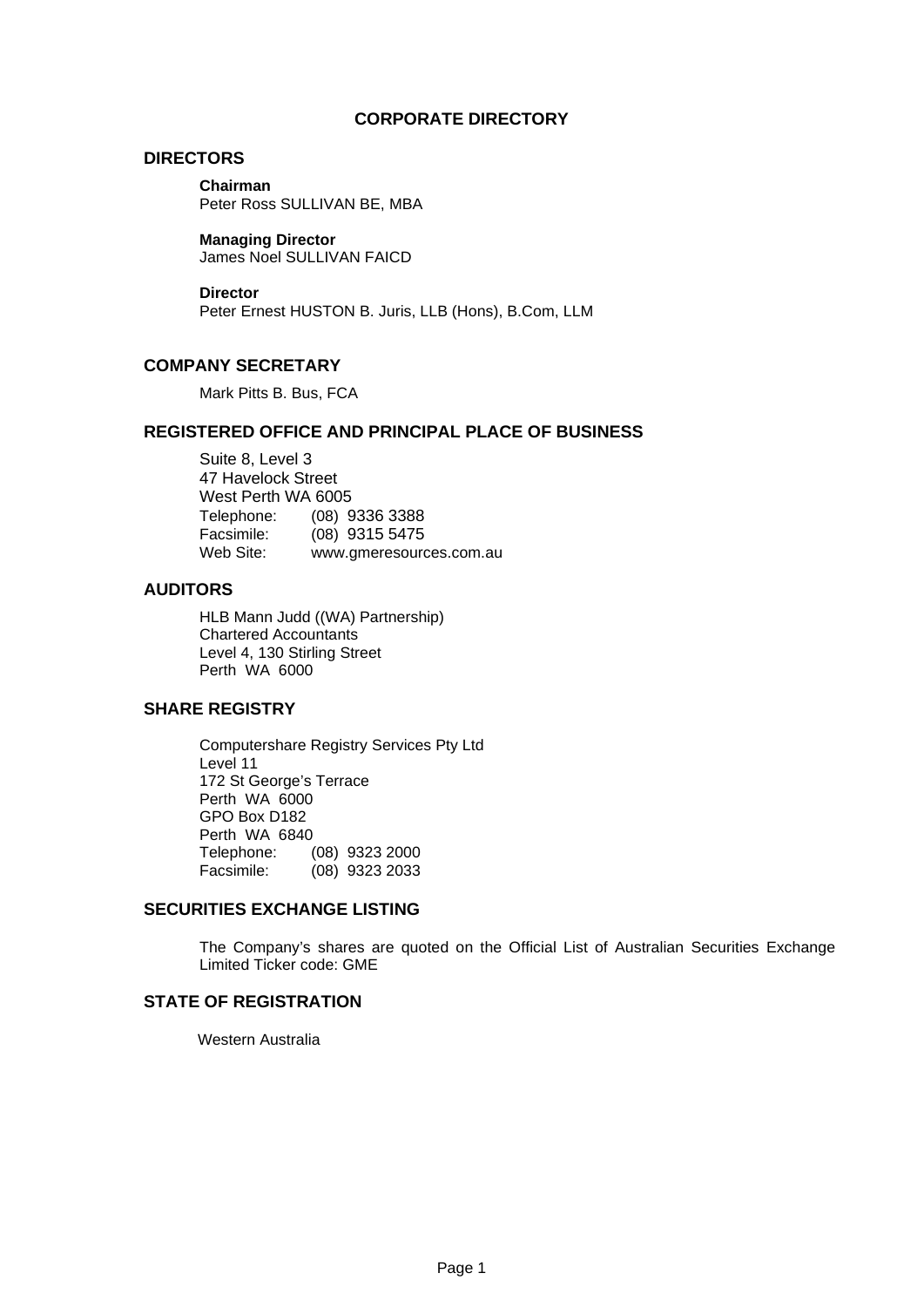## **DIRECTORS' REPORT**

Your directors submit the financial report of the consolidated entity (Group) for the half year ended 31 December 2021.

## **Directors**

The names of directors who held office during or since the end of the half year and until the date of this report are as below. Directors were in office for this entire period unless otherwise stated.

| Peter Ross Sullivan | Non-Executive Chairman |
|---------------------|------------------------|
| James Noel Sullivan | Executive Director     |
| Peter Ernest Huston | Non-Executive Director |

## *NiWEST (NICKEL-COBALT) PROJECT*



The NiWest Nickel Cobalt Project hosts one of the highest-grade undeveloped nickel laterite resources in Australia estimated to contain 85 million tonnes averaging 1.03% Nickel and 0.06% Cobalt. Over 75% of the resource falls within the Measured and Indicated categories. Refer Table 1.

The Project, is at an advanced stage, having completed high level Mineral Resource estimates and developed a technically viable process flow sheet. An extensive Pre-Feasibility Study (PFS) has been completed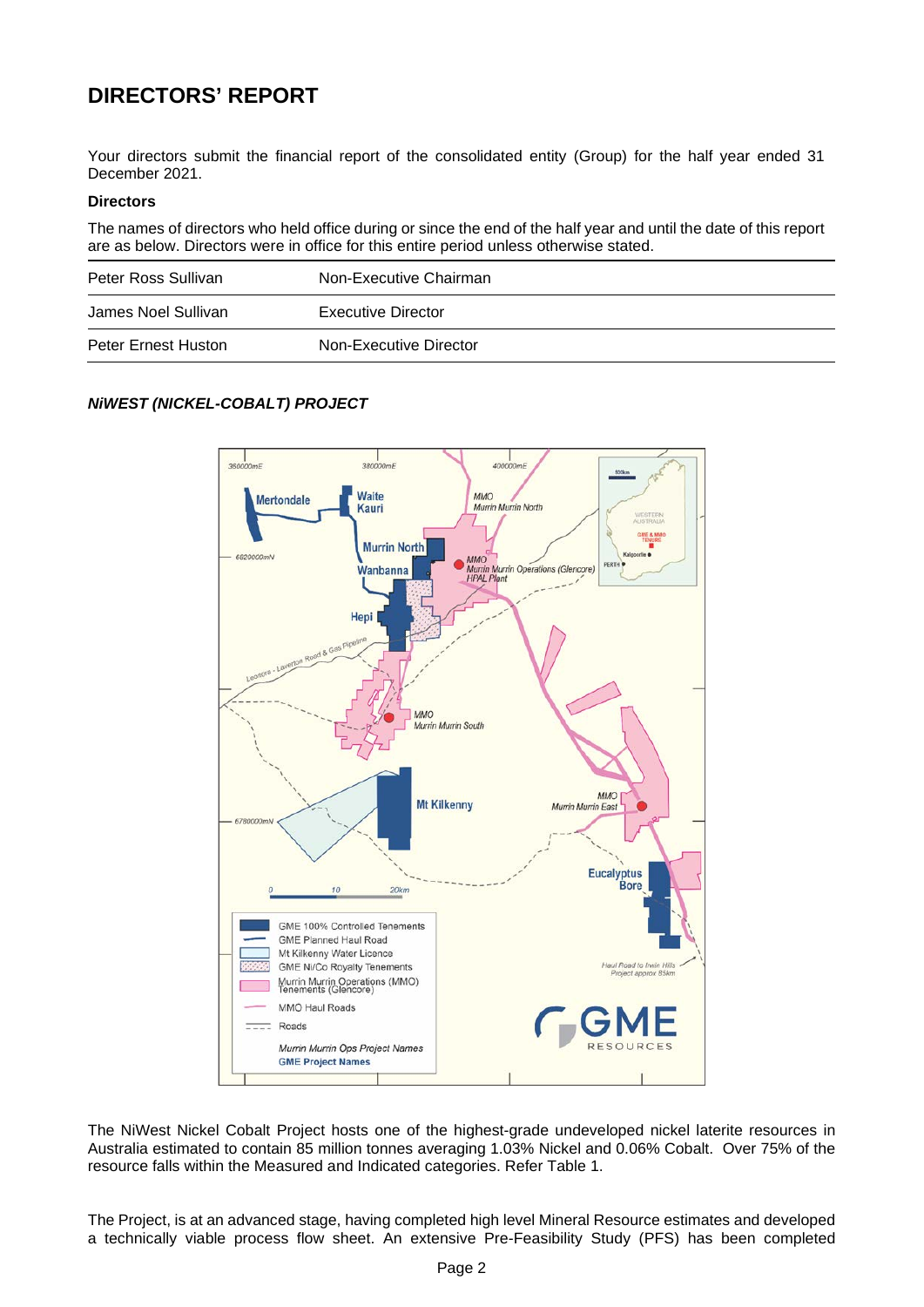demonstrating that a robust economic outcome is achievable at similar commodity prices we are witnessing today. The PFS highlights the NiWest Nickel Cobalt Project as a significant 20 plus year operation that is strongly leveraged to long term nickel price growth.

Exploration activity at the NiWest project was reduced over the past two years due to long term tenement expenditure exemptions being granted over a substantial area of the project tenure. The granting of exemptions coincided with the COVID 19 pandemic and low investment appetite for the project.

During the period the Company witnessed increased interest in the NiWest Nickel Cobalt Project from market participants in the battery metals space. In the past year nickel price has doubled fuelling a significant change in investment sentiment. The sector has observed increased M&A as producers look to secure and increase production of the in-demand metal.

This increased interest in Nickel together with falling warehouse inventories is providing support for an LME nickel price at over US \$22,000 per tonne.

Given the increased interest in the project, a strong nickel price and evidence of changing investment sentiment, the Company will commence a review and an update of the previous work undertaken in the PFS with the view to advancing the project. An overview of the PFS study is listed below. For detailed information regarding the PFS results refer to ASX announcement dated 2 August 2018.

## **Pre-Feasibility Study Results**

Pre-Feasibility Study ("PFS") on its 100%-owned NiWest Nickel-Cobalt Project during the September 2018 quarter.

**Overview** 

Head grades average 1.05% nickel and 0.07% cobalt for the first 15 years. Opportunity to extend highgrade profile through potential conversion of Inferred Resources and/or inclusion of other known deposits.

Initial 27-year operating life at a nameplate processing capacity of 2.4Mtpa. Projected steady-state nickel and cobalt recoveries of 79% and 85% respectively.

Total production of 456kt nickel (in nickel sulphate) and 31.4kt cobalt (in cobalt sulphate). Average  $\bullet$ annual production of 19.2kt nickel and 1.4kt cobalt over the first 15 years.

Ungeared post-tax NPV $_{8\%}$  of A\$791M and internal rate of return (IRR) of 16.2% (equivalent pre-tax values of A\$1,390M and 21.2%, respectively). Payback period (pre-tax) of 4.4 years.

Average cash unit operating cost (post royalties and cobalt credits) of US\$3.24/lb contained nickel (US\$3.00/lb for the first 15 years).

Globally attractive pre-production capital intensity of sub-US\$20 per pound of average annual nickel production based on forecast pre-production capital expenditure of A\$966M.

Projected free cashflow (post all capital expenditure and tax) of A\$3,342M.

The NiWest Project Mineral Resource Estimates (MRE) for 0.8% and 1% Ni Cut Off Grades are listed in the following Tables 1 and 2.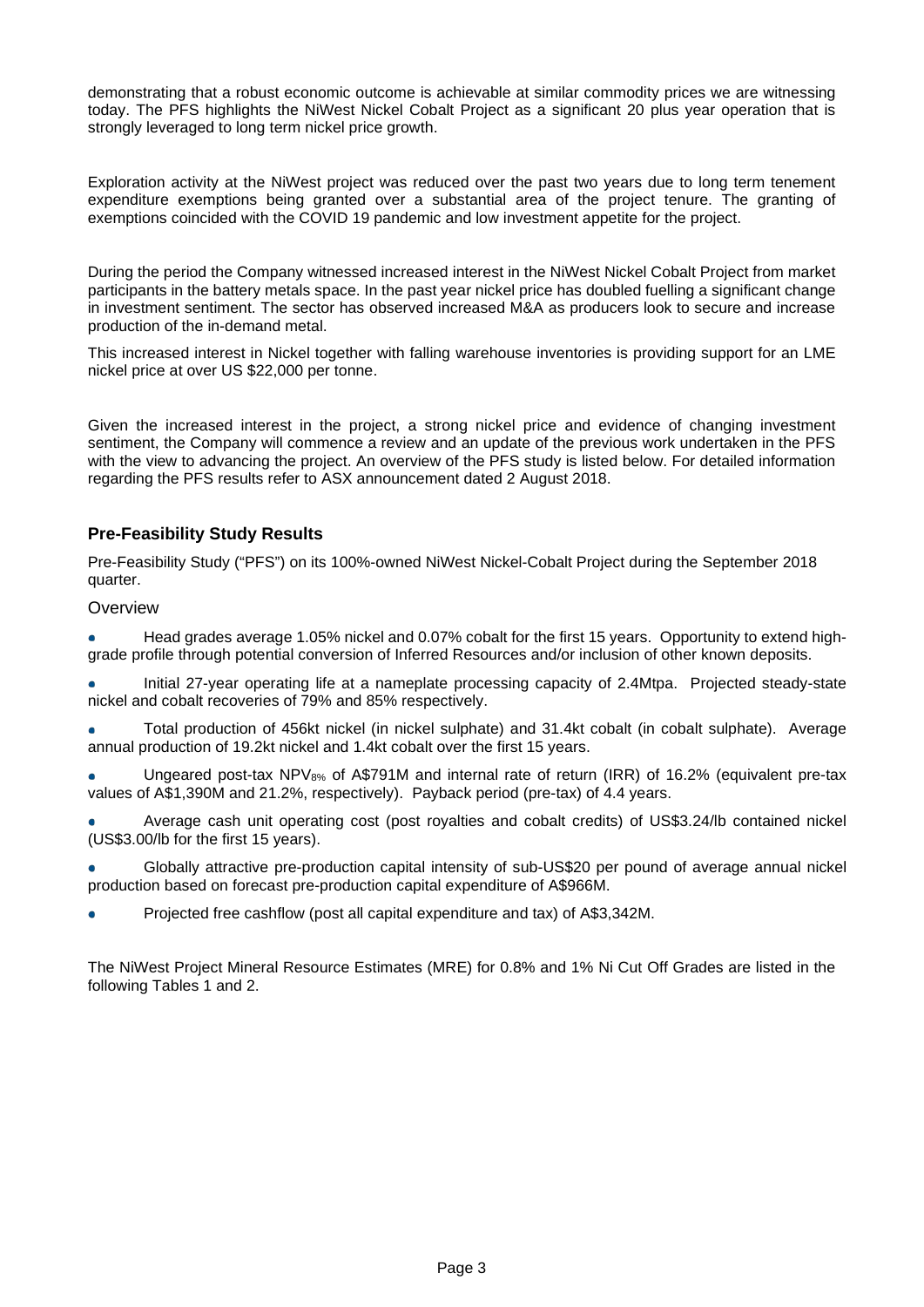The Group's Mineral Resource Statement (Table 1 and Table 2) for the NiWest Nickel Cobalt Project has been compiled in accordance with the Australian Code for Reporting of Exploration Results, Mineral Resources and Ore Reserves (The JORC Code 2012 Edition) and Chapter 5 of the ASX Listing Rules and ASX Guidance Note 31.

| <b>Deposit</b>                 | <b>JORC</b><br><b>Classification</b> | <b>Tonnes</b><br>(million) | <b>Nickel Grade</b><br>(%) | <b>Cobalt Grade</b><br>$(\%)$ | <b>Nickel Metal</b><br>(kt) | <b>Cobalt</b><br><b>Metal</b><br>(kt) |
|--------------------------------|--------------------------------------|----------------------------|----------------------------|-------------------------------|-----------------------------|---------------------------------------|
|                                | Measured                             | 8.8                        | 1.11                       | 0.063                         | 98                          | 5.6                                   |
|                                | Indicated                            | 12.7                       | 1.09                       | 0.079                         | 138                         | 10.0                                  |
| Mt Kilkenny <sup>1</sup>       | Inferred                             | 4.5                        | 0.98                       | 0.051                         | 44                          | 2.3                                   |
|                                | Total*                               | 26.0                       | 1.08                       | 0.069                         | 279                         | 17.9                                  |
|                                | Indicated                            | 23.7                       | 1.04                       | 0.064                         | 247                         | 15.3                                  |
| Eucalyptus <sup>1</sup>        | Inferred                             | 12.8                       | 0.95                       | 0.056                         | 121                         | 7.1                                   |
|                                | Total*                               | 36.5                       | 1.01                       | 0.061                         | 368                         | 22.4                                  |
|                                | Measured                             | 1.6                        | 1.20                       | 0.078                         | 19                          | 1.2                                   |
| Hepi <sup>1</sup>              | Indicated                            | 1.5                        | 1.01                       | 0.073                         | 15                          | 1.1                                   |
|                                | Inferred                             | 1.4                        | 0.95                       | 0.074                         | 14                          | 1.1                                   |
|                                | Total*                               | 4.5                        | 1.06                       | 0.075                         | 48                          | 3.4                                   |
| Mertondale <sup>2</sup>        | Indicated                            | 1.9                        | 0.98                       | 0.070                         | 18                          | 1.3                                   |
|                                | Total*                               | 1.9                        | 0.98                       | 0.070                         | 18                          | 1.3                                   |
|                                | Measured                             | 1.5                        | 1.01                       | 0.062                         | 15                          | 0.9                                   |
| <b>Waite Kauri<sup>2</sup></b> | Indicated                            | 0.3                        | 0.91                       | 0.025                         | 3                           | 0.1                                   |
|                                | Inferred                             | 0.0                        | 0.09                       | 0.015                         | $\mathbf 0$                 | 0.0                                   |
|                                | Total*                               | 1.8                        | 0.98                       | 0.054                         | 18                          | 1.0                                   |
|                                | Measured                             | 3.4                        | 0.98                       | 0.062                         | 33                          | 2.1                                   |
| Murrin North <sup>2</sup>      | Indicated                            | 0.1                        | 0.88                       | 0.051                         | 1                           | 0.1                                   |
|                                | Inferred                             | 0.1                        | 0.86                       | 0.083                         | 1                           | 0.1                                   |
|                                | Total*                               | 3.7                        | 0.97                       | 0.062                         | 35                          | 2.3                                   |
|                                | Indicated                            | 10.1                       | 1.03                       | 0.066                         | 104                         | 6.7                                   |
| Wanbanna <sup>2</sup>          | Inferred                             | 0.7                        | 0.99                       | 0.070                         | $\overline{7}$              | 0.5                                   |
|                                | Total*                               | 10.8                       | 1.03                       | 0.066                         | 111                         | 7.2                                   |
|                                | Measured                             | 15.2                       | 1.08                       | 0.064                         | 165                         | 9.8                                   |
| <b>NiWest</b>                  | Indicated                            | 50.4                       | 1.04                       | 0.068                         | 527                         | 34.5                                  |
| Project                        | Inferred                             | 19.5                       | 0.95                       | 0.057                         | 186                         | 11.0                                  |
|                                | <b>TOTAL*</b>                        | 85.2                       | 1.03                       | 0.065                         | 878                         | 55.4                                  |

|  |  |  | Table 1: Mineral Resource Estimate <sup>1,2</sup> for NiWest Project at 0.8% Ni Cut-off Grade |  |  |  |  |  |  |  |  |
|--|--|--|-----------------------------------------------------------------------------------------------|--|--|--|--|--|--|--|--|
|--|--|--|-----------------------------------------------------------------------------------------------|--|--|--|--|--|--|--|--|

*\* Columns may not total exactly due to rounding. Tonnages are reported as dry tonnage.*

*1 ASX Release 2 August 2018*

*2 ASX Release 21 February 2017*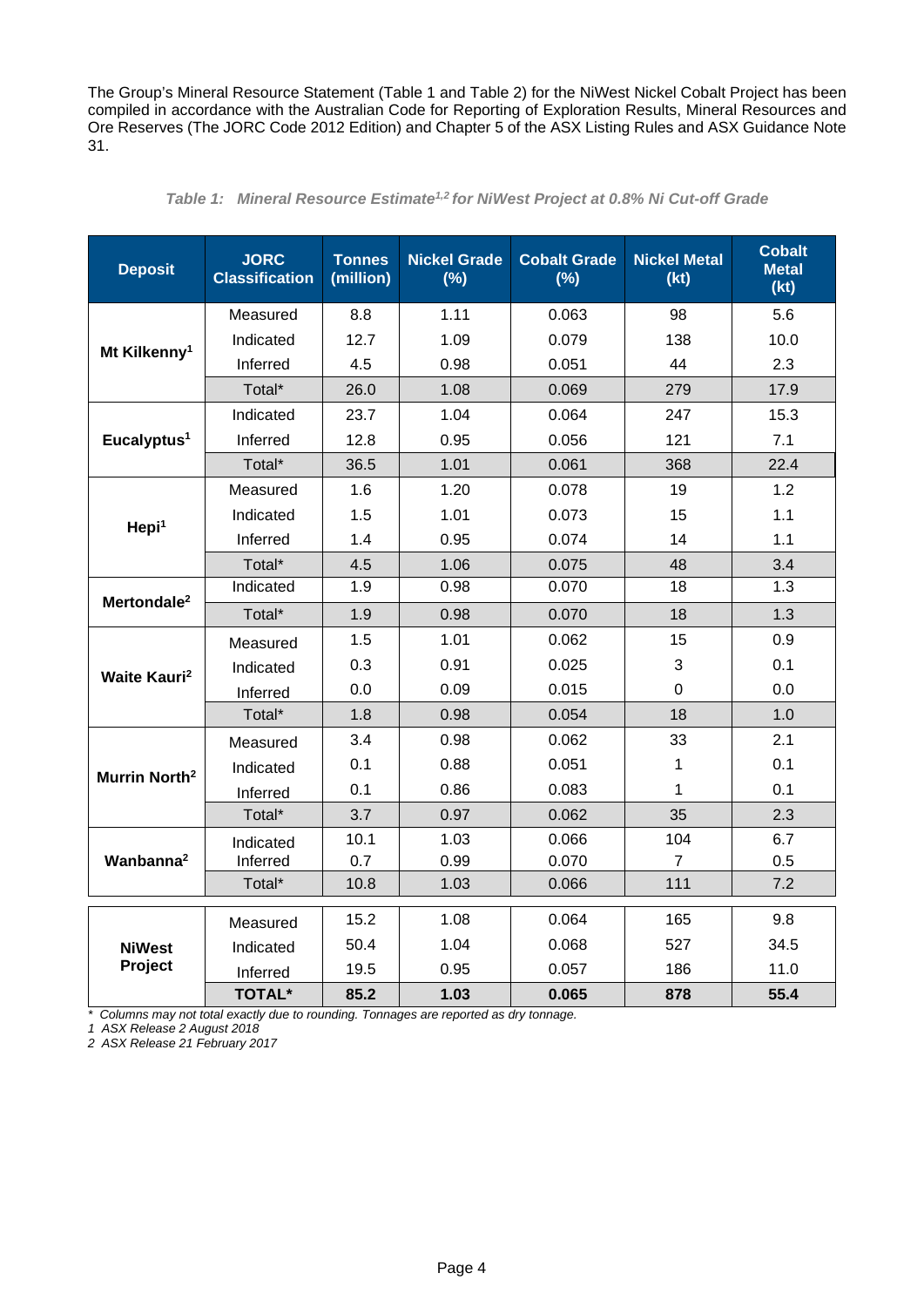| <b>Deposit</b>                  | <b>JORC</b><br><b>Classification</b> | <b>Tonnes</b><br>(million) | <b>Nickel</b><br>Grade<br>(%) | <b>Cobalt</b><br><b>Grade</b><br>(%) | <b>Nickel</b><br><b>Metal</b><br>(kt) | <b>Cobalt</b><br><b>Metal</b><br>(kt) |
|---------------------------------|--------------------------------------|----------------------------|-------------------------------|--------------------------------------|---------------------------------------|---------------------------------------|
|                                 | Measured                             | 5.7                        | 1.22                          | 0.072                                | 70                                    | 4.1                                   |
|                                 | Indicated                            | 7.8                        | 1.20                          | 0.094                                | 93                                    | 7.3                                   |
| Mt Kilkenny <sup>1</sup>        | Inferred                             | 1.7                        | 1.11                          | 0.060                                | 19                                    | 1.1                                   |
|                                 | Total*                               | 15.2                       | 1.20                          | 0.082                                | 182                                   | 12.4                                  |
|                                 | Indicated                            | 12.5                       | 1.16                          | 0.074                                | 145                                   | 9.2                                   |
| Eucalyptus <sup>1</sup>         | Inferred                             | 3.1                        | 1.08                          | 0.062                                | 34                                    | 1.9                                   |
|                                 | Total*                               | 15.6                       | 1.15                          | 0.072                                | 178                                   | 11.2                                  |
|                                 | Measured                             | 1.1                        | 1.34                          | 0.088                                | 14                                    | 0.9                                   |
|                                 | Indicated                            | 0.7                        | 1.12                          | 0.086                                | 8                                     | 0.6                                   |
| Hepi <sup>1</sup>               | Inferred                             | 0.4                        | 1.07                          | 0.104                                | 5                                     | 0.5                                   |
|                                 | Total*                               | 2.2                        | 1.21                          | 0.090                                | 27                                    | 2.0                                   |
| Mertondale <sup>2</sup>         | Indicated                            | 0.7                        | 1.14                          | 0.070                                | 8                                     | 0.5                                   |
|                                 | Total*                               | 0.7                        | 1.14                          | 0.070                                | 8                                     | 0.5                                   |
|                                 | Measured                             | 0.5                        | 1.25                          | 0.087                                | 6                                     | 0.5                                   |
| <b>Waite Kauri</b> <sup>2</sup> | Indicated                            | 0.1                        | 1.08                          | 0.015                                | 1                                     | 0.0                                   |
|                                 | Inferred                             | 0.0                        | 1.07                          | 0.000                                | $\overline{0}$                        | 0.0                                   |
|                                 | Total*                               | 0.6                        | 1.23                          | 0.079                                | $\overline{7}$                        | 0.5                                   |
|                                 | Measured                             | 1.2                        | 1.14                          | 0.070                                | 14                                    | 0.9                                   |
| Murrin North <sup>2</sup>       | Indicated                            | 0.0                        | 1.04                          | 0.070                                | $\mathbf 0$                           | 0.0                                   |
|                                 | Inferred                             | 0.0                        | 0.00                          | 0.000                                | $\Omega$                              | 0.0                                   |
|                                 | Total*                               | 1.3                        | 1.14                          | 0.070                                | 14                                    | 0.9                                   |
|                                 | Indicated                            | 4.7                        | 1.19                          | 0.080                                | 56                                    | 3.8                                   |
| Wanbanna <sup>2</sup>           | Inferred                             | 0.3                        | 1.16                          | 0.080                                | 3                                     | 0.2                                   |
|                                 | Total*                               | 5.0                        | 1.19                          | 0.080                                | 59                                    | 4.0                                   |
|                                 |                                      | 8.5                        | 1.22                          | 0.074                                | 104                                   | 6.4                                   |
|                                 | Measured                             | 26.5                       | 1.18                          | 0.081                                | 311                                   | 21.4                                  |
| <b>NiWest</b><br>Project        | Indicated                            | 5.6                        | 1.09                          | 0.066                                | 61                                    | 3.7                                   |
|                                 | Inferred<br><b>TOTAL*</b>            | 40.6                       | 1.17                          | 0.077                                | 476                                   | 31.4                                  |

*Table 2: Mineral Resource Estimate<sup>1,2</sup> for NiWest Project at 1.0% Ni Cut-off Grade* 

*\* Columns may not total exactly due to rounding. Tonnages are reported as dry tonnage.*

*1 ASX Release 2 August 2018*

*2 ASX Release 21 February 2017*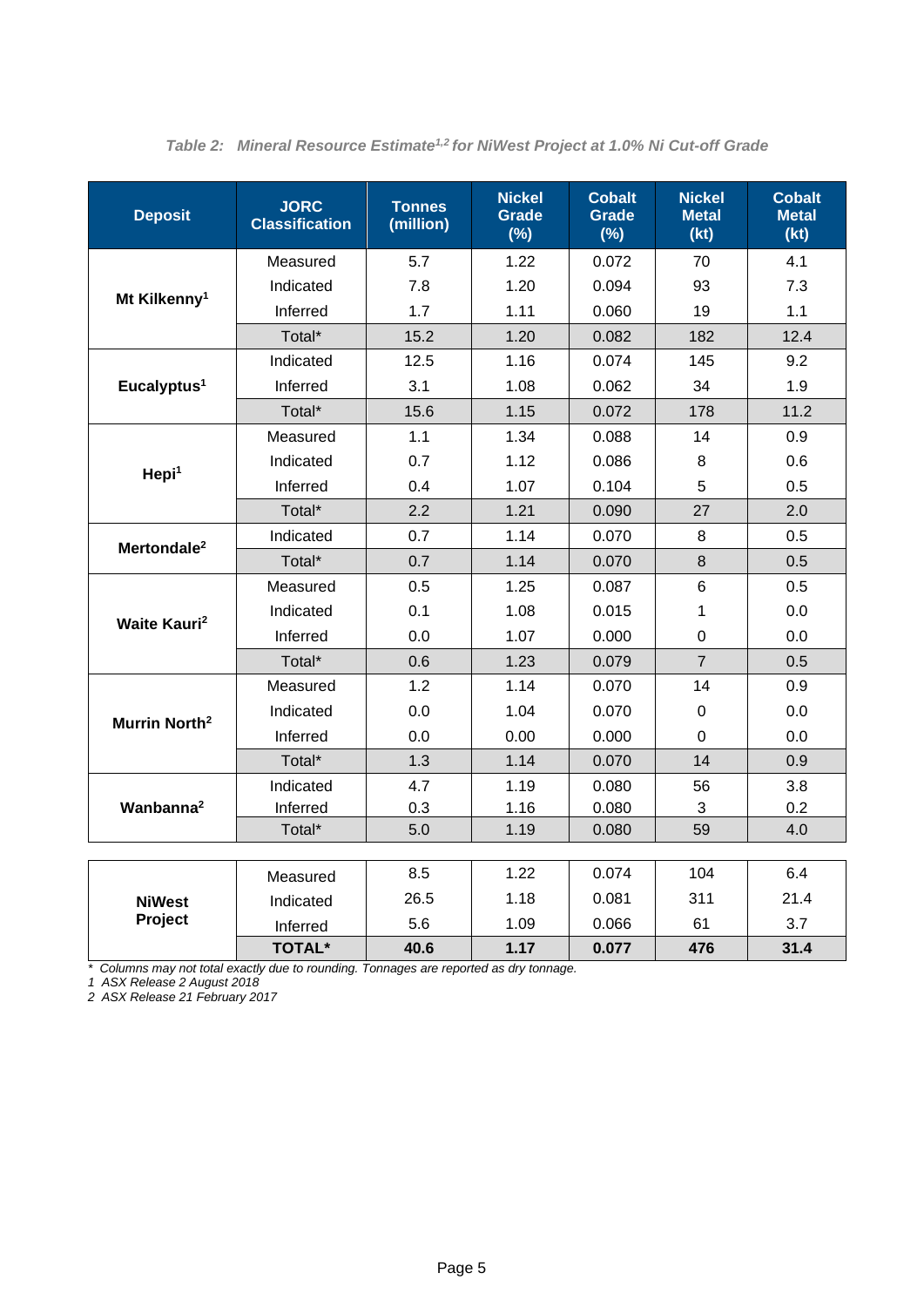## **NiWest Ore Reserve Statement**

| <b>Orebody</b> | <b>JORC</b><br><b>Classification</b> | <b>Tonnes</b><br>(million) | <b>Nickel Grade</b><br>$(\%)$ | <b>Cobalt Grade</b><br>$(\%)$ |
|----------------|--------------------------------------|----------------------------|-------------------------------|-------------------------------|
| Mt Kilkenny    | Probable                             | 27.9                       | 0.96                          | 0.06                          |
| Eucalyptus     | Probable                             | 32.2                       | 0.87                          | 0.05                          |
| Hepi           | Probable                             | 4.7                        | 0.91                          | 0.06                          |
| Total*         | <b>Probable</b>                      | 64.9                       | 0.91                          | 0.06                          |

*Table 3: NiWest Ore Reserve Estimate1 at 0.5% Ni cut-off*

*\* Columns may not total exactly due to rounding errors. Tonnages are reported as dry tonnage*

*1 ASX Release 2 August 2018*

The Group's Ore Reserve Statement has been compiled in accordance with the Australian Code for Reporting of Exploration Results, Mineral Resources and Ore Reserves (The JORC Code 2012 Edition) and Chapter 5 of the ASX Listing Rules and ASX Guidance Note 31.

## *GOLD ASSETS*

Whilst the Group's primary focus is the NiWest Nickel project, the sustained high AUD\$ gold price continues to pique the Company's interest in its gold assets. The Company has recently commenced on ground work at the Abednego Gold Project with work programs designed to identify priority prospective prospects. Results from the recent work will determine the nature of future exploration work to be undertaken.

## **Abednego Gold Project**

During the reporting period the Group completed a detailed Ultra-fine Fraction ("UFF") soil sampling program within the highly prospective Federation shear zone, at the Company's 100% owned Abednego Project, situated approximately 45km east of Leonora, in the Eastern Goldfields of Western Australia.

The UFF soil samples were collected on a nominal 100 x 100m, 100 x 50m or 200 x 100m grid. The program was designed to target gold and mineralisation below thin alluvial and sheetwash cover along the highly prospective Federation shear zone, extending to the north-northeast of the Homeward Bound, Federation and Federation North gold deposits (refer ASX announcement dated 14 December 2021 and Figures 1-2).

Results from the program have successfully delineated six discrete gold anomalies and three nickel geochemical anomalies. (refer ASX Announcement dated 15 February 2022). The new exploration targets provide sufficient detail and technical information to enable target prioritisation and the design of follow-up in fill sampling, geological mapping and aircore drilling programs. Localities and size of anomalies are shown in Figures 1 and 2.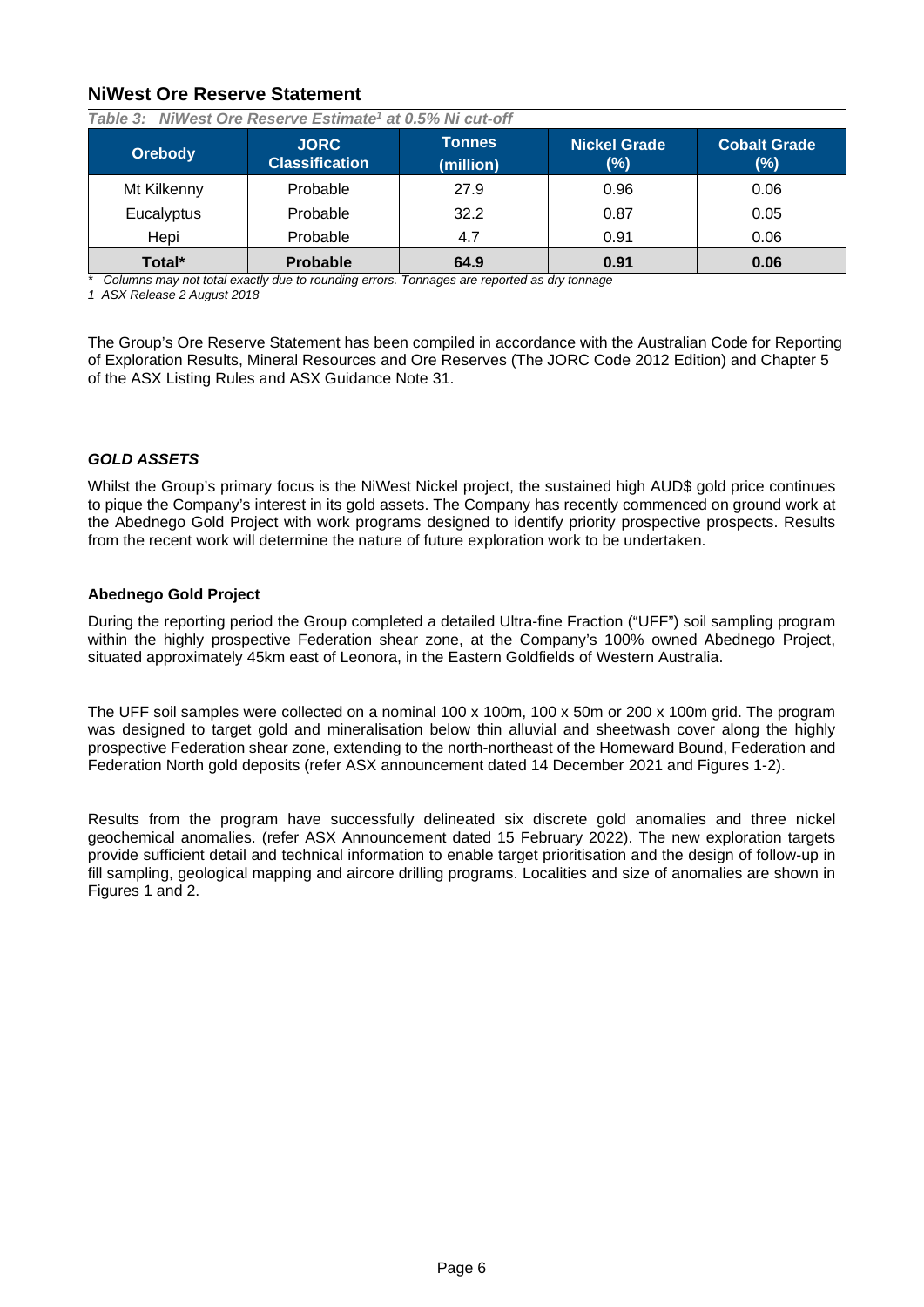

*Figure 1: GOLD ANOMALIES Plan showing proposed UFF soil gold results and targets, plan underlain by aeromagnetic image.*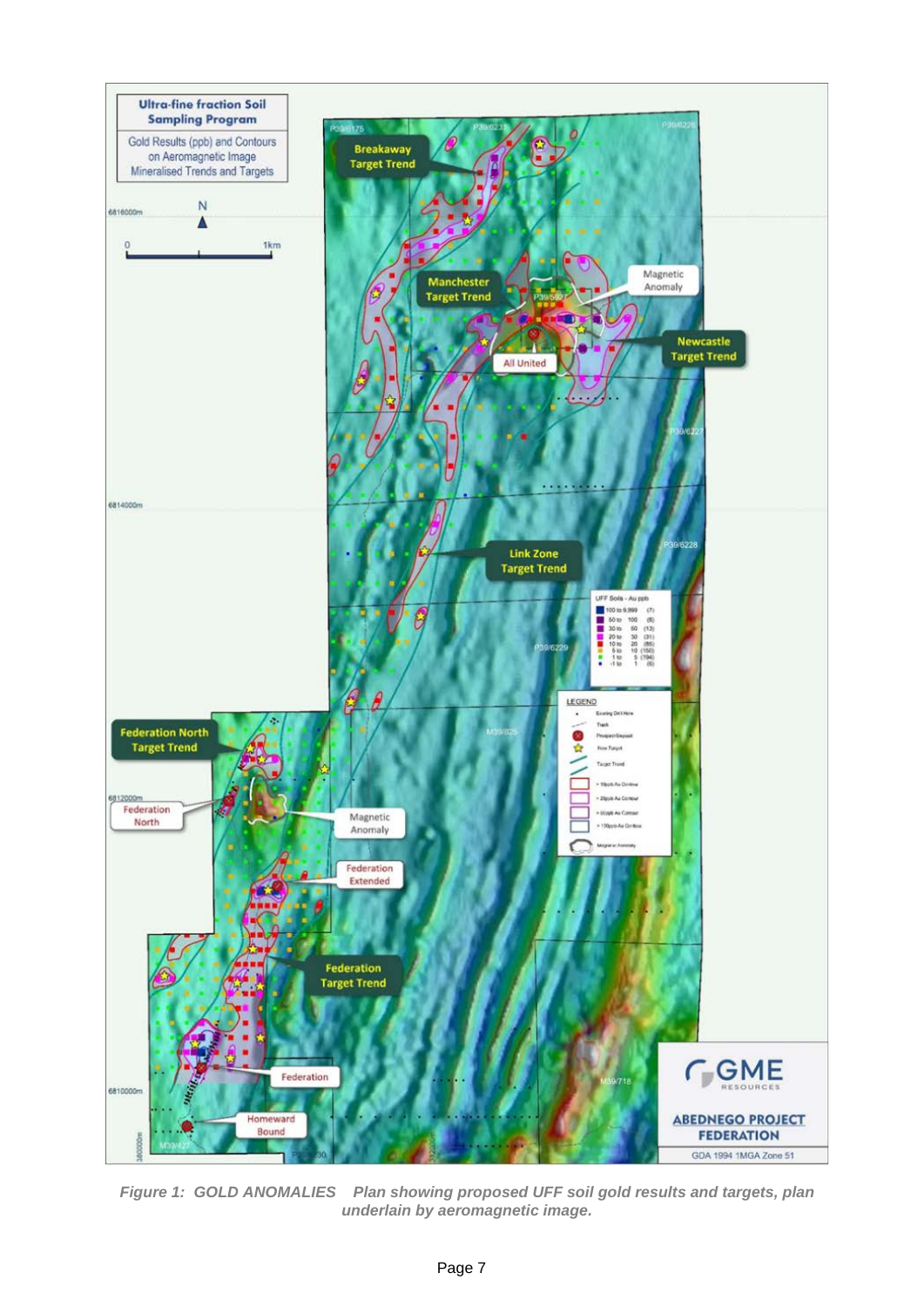

*Figure 2: NICKEL ANOMALIES Plan showing proposed UFF soil Cr-Ni results and targets, plan underlain by aerial photograph.*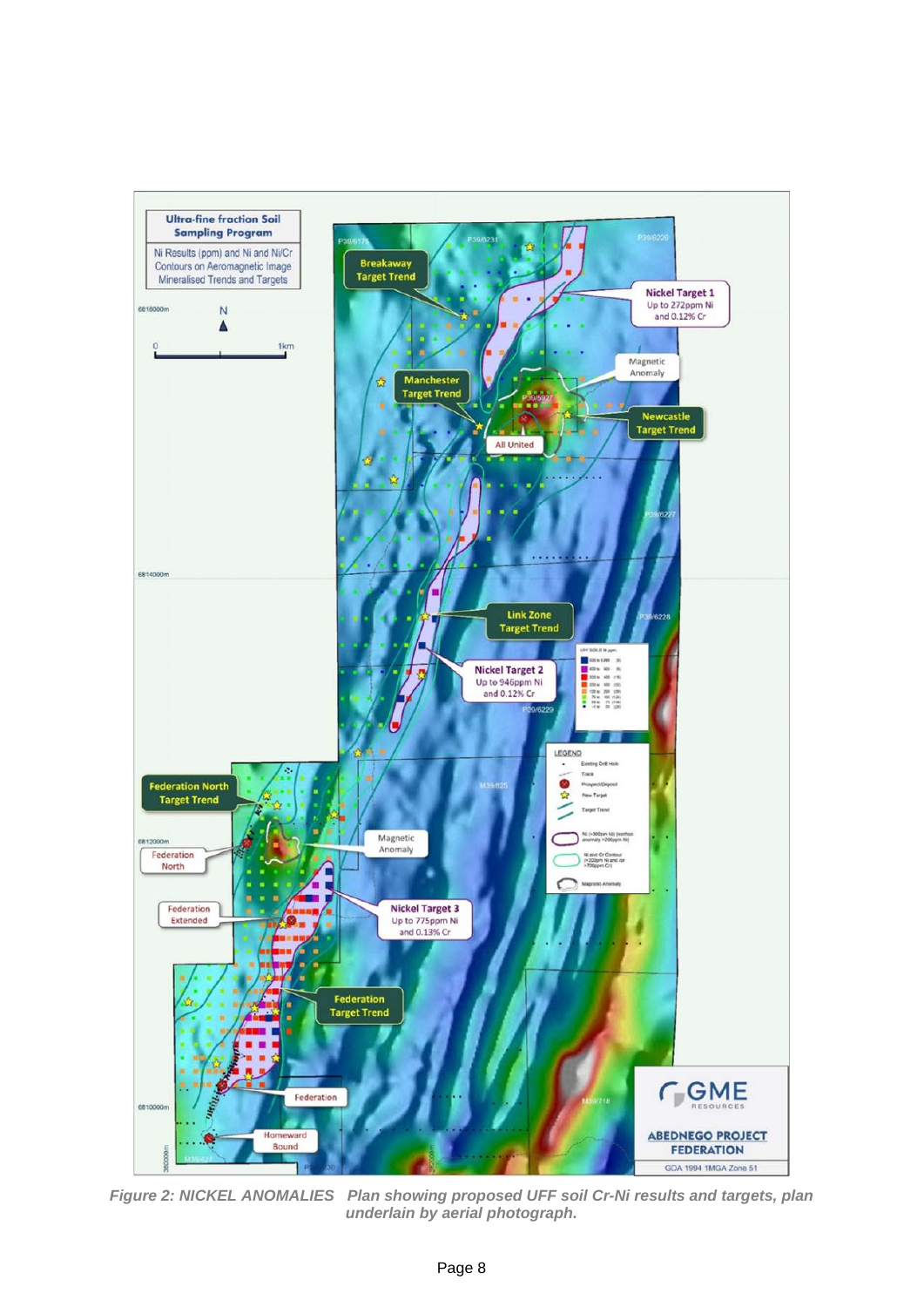## **Results from Operations**

The Group recorded a net loss (after tax) for the half year to 31 December 2021 of \$100,809 (31 December 2020: \$46,608).

Exploration and evaluation expenditure of \$524,936 was capitalised in the half year to 31 December 2021 (30 June 2021: \$1,182,802).

## **Subsequent Events**

The Group continues to follow advice from Health Authorities and the necessary steps to protect people engaged with the Group's activities. Working from home measures were eased several months ago as were travel restrictions throughout the regions in WA. Other restrictions that remain in place are not having a material effect on the Group's activities.

No other matters or circumstances have arisen since the end of the reporting period which significantly affected or may significantly affect the Group's operations, the results of those operations or the Group's state of affairs in future financial years.

## **Auditor's Independence Declaration**

Section 307C of the *Corporations Act 2001* requires our auditors, HLB Mann Judd, to provide the directors of the Group with an Independence Declaration in relation to the review of the half-year financial report. This Independence Declaration is set out on page 11 and forms part of this directors' report for the half-year ended 31 December 2021.

This report is signed in accordance with a resolution of the Board of Directors.

Jamy of pomint.

**James Sullivan** Managing Director Dated this 15th day of March 2022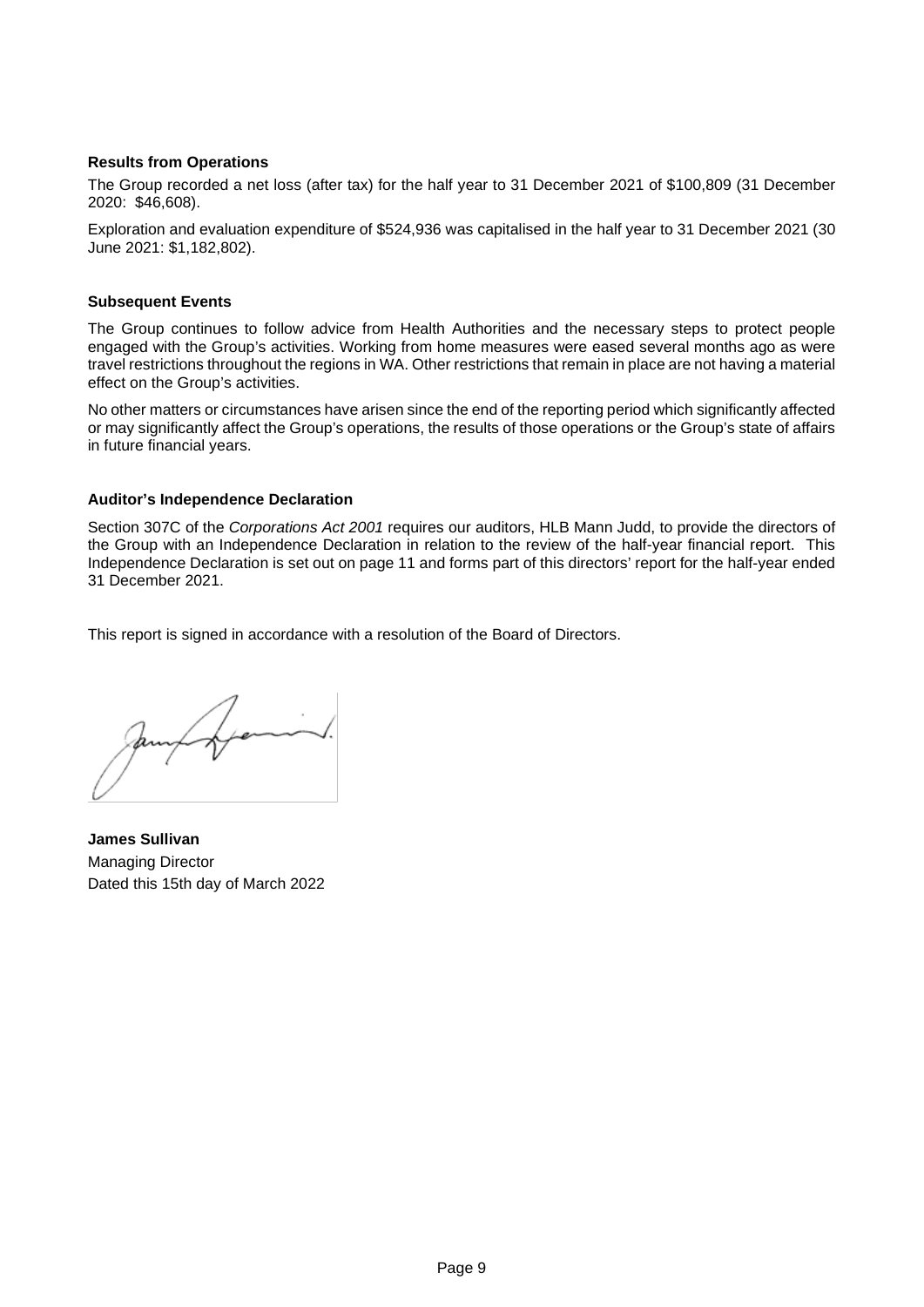## **Competent Person Statements**

## *NiWest Nickel Project*

*Where the Company refers to the NiWest Nickel-Cobalt Project Prefeasibility Study 2018 and the Mineral Resource and Ore Reserve Statement (referencing the release made to the ASX on 2 August 2018), it confirms that it is not aware of any new information or data that materially affects the information included in that announcement and all material assumptions and technical parameters continue to apply and have not materially changed.* 

## *Gold Projects*

*The information in this report that relates to exploration results is based on information reviewed by David Archer. Mr Archer is a Principal Consultant of Archer Geological Consulting and a Member of the Australian Institute of Geoscientists. Mr Archer has sufficient experience which is relevant to the style of mineralisation and type of deposit under consideration and the activity he is undertaking to qualify as a Competent Person as defined in the 2012 Edition of the "Australasian Code for Reporting of Exploration Results. Mr Archer consents to the inclusion in the report of the matters based on his information in the form and context in which it appears.*

## *Forward Looking Statement*

*This report contains statements related to our future business and financial performance and future events or developments involving GME Resources (GME) that may constitute forward-looking statements. These statements may be identified by words such as "potential", "exploitable", "proposed open pit", "evaluation", "expect," "future," "further," "operation, "development, "plan," "permitting", "approvals", "processing agreement" or words of similar meaning. Such statements are based on the current expectations and certain assumptions of GME management & consultants, and are, therefore, subject to certain risks and uncertainties. A variety of factors, many of which are beyond GME's control, affect our operations, performance, business strategy and results and could cause the actual results, performance or achievements of GME to be materially different from any future results, performance or achievements that may be expressed or implied by such forward-looking statements.* 

## **Reporting of Exploration Results and Previously Reported Information:**

*This report includes information that relates to Exploration Results prepared and first disclosed under the JORC Code (2012) and extracted from the Company's previous ASX announcements (with the Competent Person for the relevant original market announcement indicated in brackets), as follows:*

- *Federation: "Soil sampling program commences over the Federation shear zone, targeting new gold anomalies at the Abednego Project" 14 December 2021 (D. Archer)*
- *Federation: "Drilling outlines further shallow, oxide gold mineralisation at Federation" 19 May 2021 (D. Archer)*
- *Federation: "Federation Gold Prospect - Exploration Update" 12 March 2021 (M Gunther)*
- *Federation: "Abednego Gold Project Update" 3 February 2021 (K Joyce)*

*Copies of these announcements are available from the ASX Announcements page of the Company's website: [www.gmeresources.com.au.](http://www.gmeresources.com.au/)* 

*The Company confirms that it is not aware of any new information or data that materially affects the information included in the relevant market announcements. Where the information relates to Exploration Results the Company confirms that the form and context in which the competent person's findings are presented have not been materially modified from the relevant original market announcements.*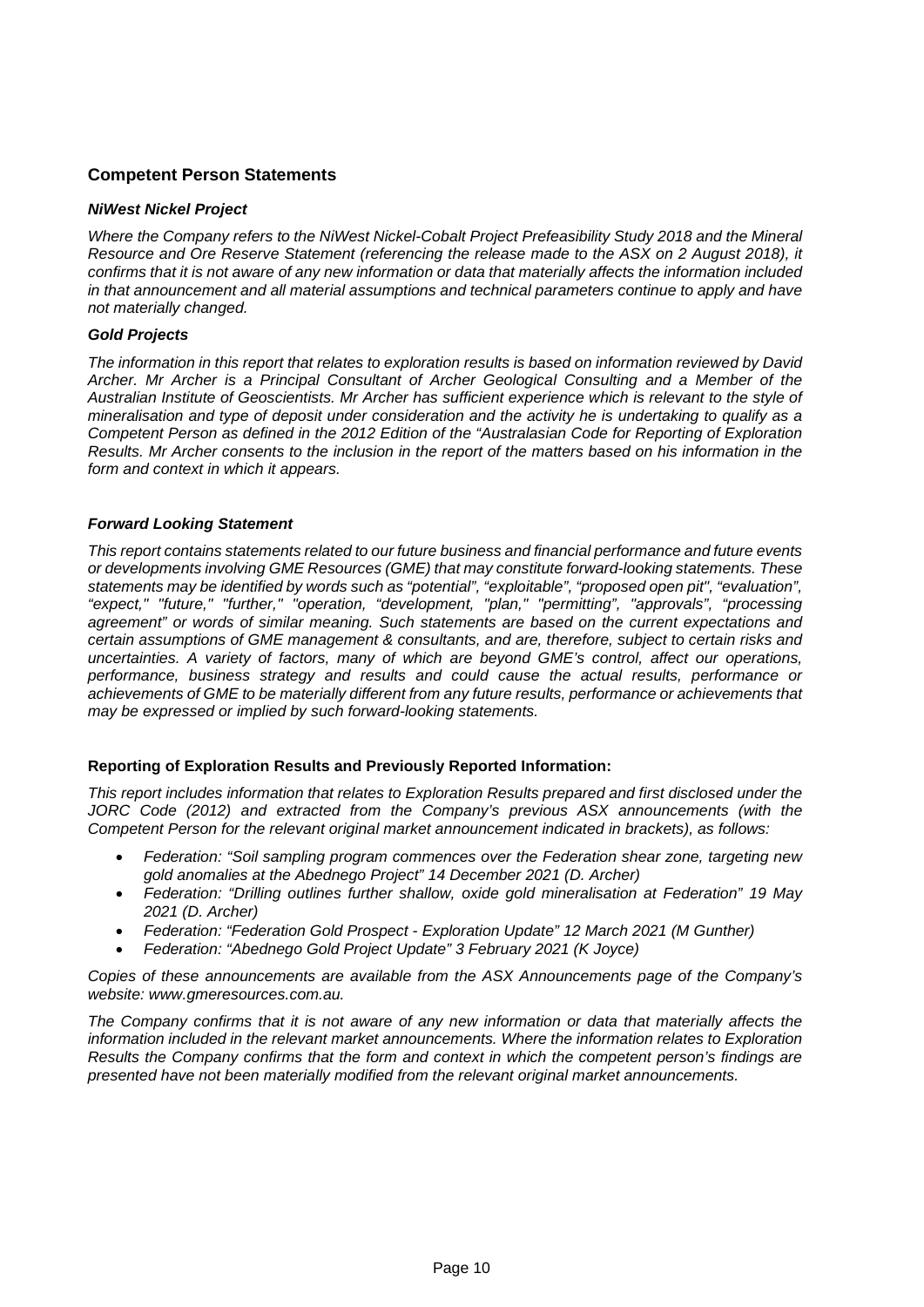

## **AUDITOR'S INDEPENDENCE DECLARATION**

As lead auditor for the review of the consolidated financial report of GME Resources Limited for the half-year ended 31 December 2021, I declare that to the best of my knowledge and belief, there have been no contraventions of:

- a) the auditor independence requirements of the *Corporations Act 2001* in relation to the review; and
- b) any applicable code of professional conduct in relation to the review.

**Perth, Western Australia 15 March 2022**

Marcula

**M R Ohm Partner**

#### hlb.com.au

HLB Mann Judd (WA Partnership) ABN 22 193 232 714 Level 4, 130 Stirling Street, Perth WA 6000 / PO Box 8124 Perth BC WA 6849 T: +61 (0)8 9227 7500 E: mailbox@hlbwa.com.au Liability limited by a scheme approved under Professional Standards Legislation.

HLB Mann Judd (WA Partnership) is a member of HLB International, the global advisory and accounting network.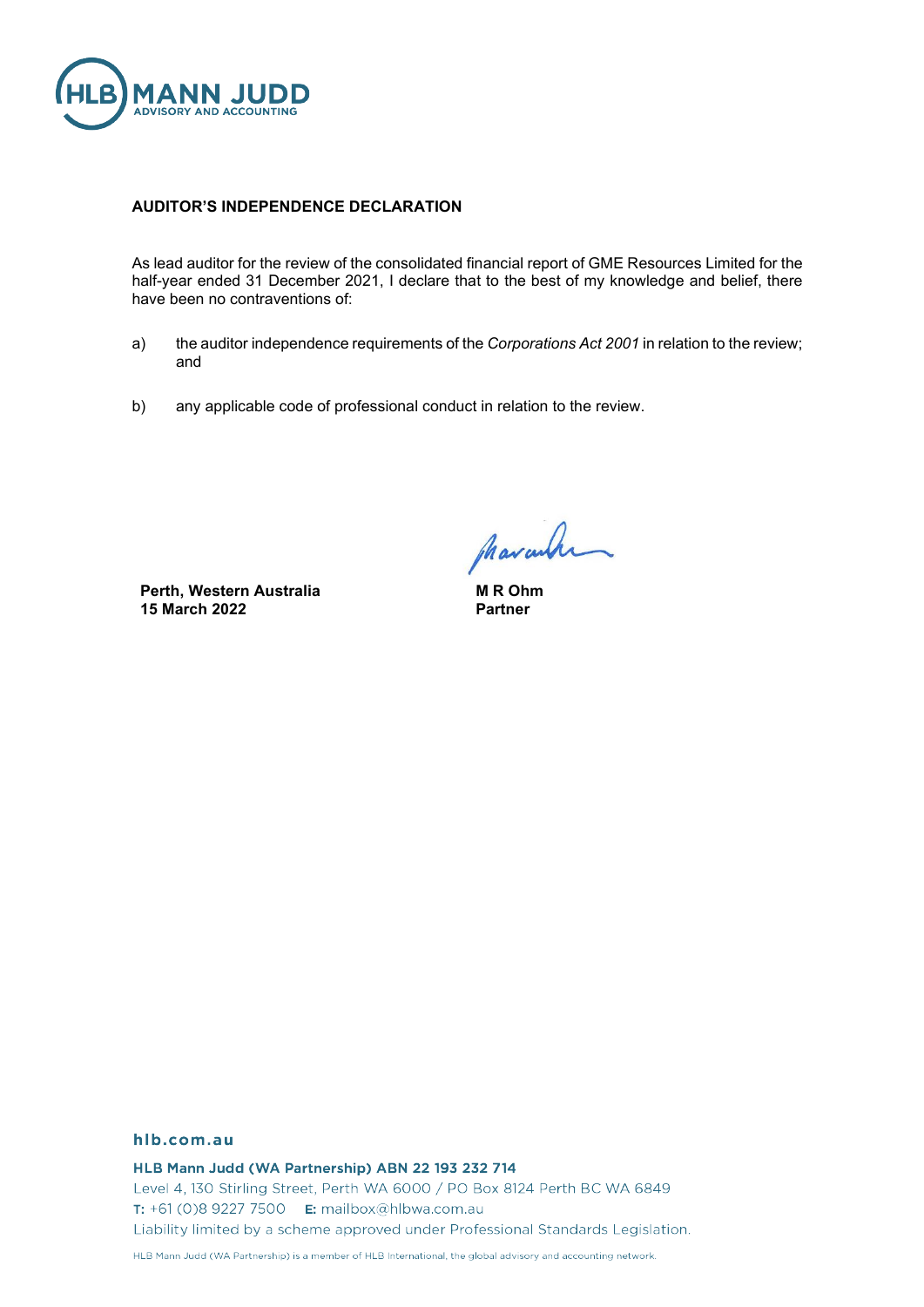## **CONDENSED CONSOLIDATED STATEMENT OF COMPREHENSIVE INCOME FOR THE HALF YEAR ENDED 31 DECEMBER 2021**

|                                            |                         | <b>Consolidated</b> |                   |  |
|--------------------------------------------|-------------------------|---------------------|-------------------|--|
|                                            | <b>Notes</b>            | 31 Dec 2021<br>\$   | 31 Dec 2020<br>\$ |  |
| <b>Continuing Operations</b>               |                         |                     |                   |  |
| Other income                               | $\overline{2}$          | 165,000             | 155,114           |  |
| Management and consulting expenditure      |                         | (45,000)            | (45,000)          |  |
| Depreciation and amortisation expense      |                         | (5,054)             | (40, 431)         |  |
| Exploration written off                    | $\overline{\mathbf{4}}$ | (58, 491)           |                   |  |
| Other expenses                             |                         | (157, 324)          | (113, 781)        |  |
| <b>Results from operations</b>             |                         | (100, 869)          | (44,098)          |  |
| Financial income                           |                         | 60                  | 184               |  |
| Financial expenses                         |                         |                     | (2,694)           |  |
| Net financial expenditure                  |                         | 60                  | (2,510)           |  |
| Loss before income tax                     |                         | (100, 809)          | (46, 608)         |  |
| Income tax benefit                         |                         |                     |                   |  |
| Net loss for the half year                 |                         | (100, 809)          | (46, 608)         |  |
| Other comprehensive income                 |                         |                     |                   |  |
| Total comprehensive loss for the half year |                         | (100, 809)          | (46, 608)         |  |
|                                            |                         |                     |                   |  |
| Basic loss per share (cents)               |                         | (0.018)             | (0.009)           |  |
| Diluted loss per share (cents)             |                         | (0.018)             | (0.009)           |  |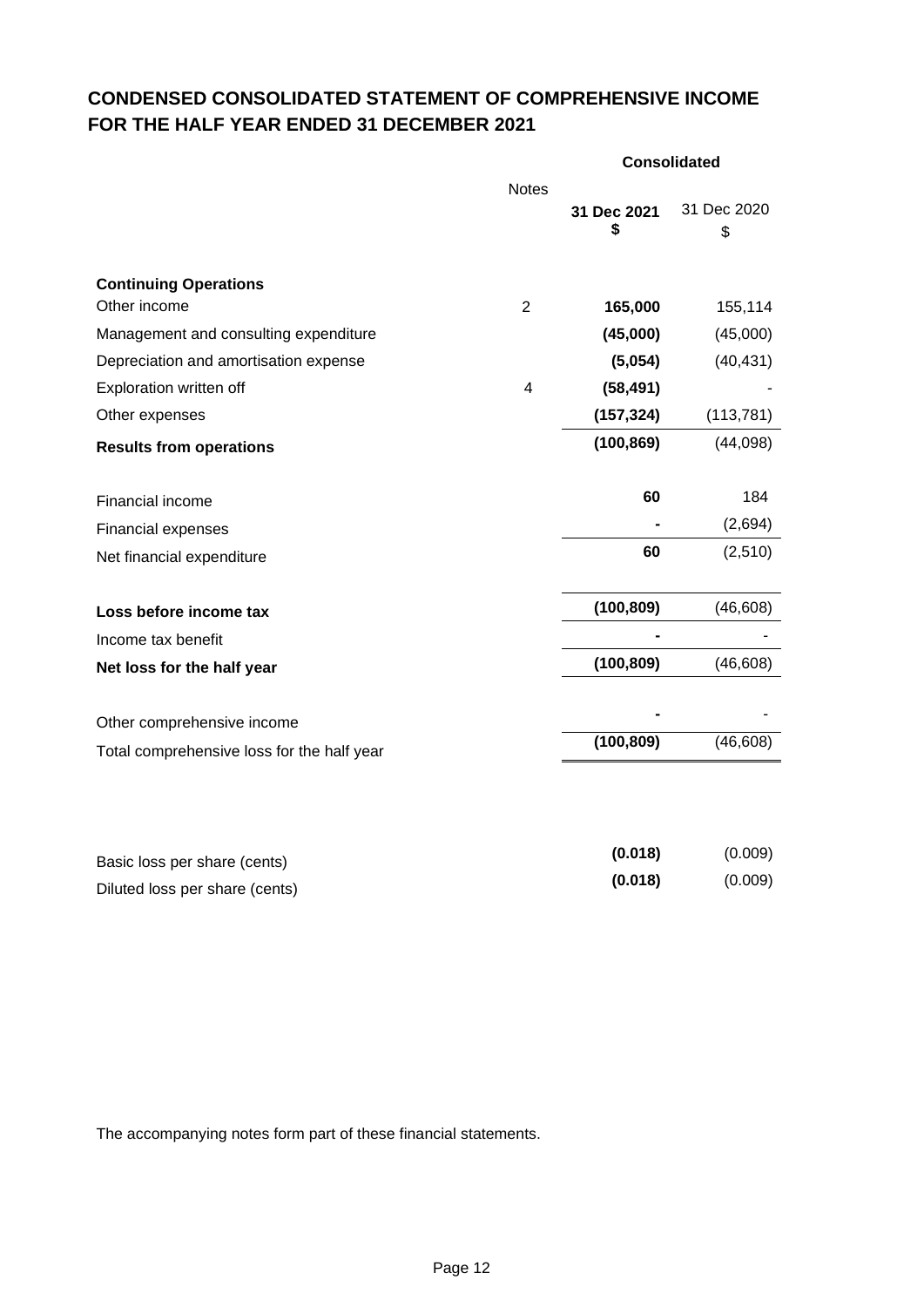## **CONDENSED CONSOLIDATED STATEMENT OF FINANCIAL POSITION AS AT 31 DECEMBER 2021**

|                                                 |              | <b>Consolidated</b> |                   |  |  |
|-------------------------------------------------|--------------|---------------------|-------------------|--|--|
|                                                 | <b>Notes</b> | 31 Dec 2021<br>\$   | 30 Jun 2021<br>\$ |  |  |
| <b>Assets</b>                                   |              |                     |                   |  |  |
| <b>Current Assets</b>                           |              |                     |                   |  |  |
| Cash and cash equivalents                       |              | 1,295,349           | 212,691           |  |  |
| Trade and other receivables                     | 3            | 2,680               | 26,508            |  |  |
| Prepayments                                     |              | 41,453              | 20,850            |  |  |
| <b>Total Current Assets</b>                     |              | 1,339,482           | 260,049           |  |  |
| <b>Non-Current Assets</b>                       |              |                     |                   |  |  |
| Trade and other receivables                     | 3            | 8,516               | 8,514             |  |  |
| Plant and equipment                             |              | 25,382              | 30,437            |  |  |
| Deferred exploration and evaluation expenditure | 4            | 33,789,699          | 33,323,254        |  |  |
| <b>Total Non-Current Assets</b>                 |              | 33,823,597          | 33,362,205        |  |  |
| <b>Total Assets</b>                             |              | 35,163,079          | 33,622.254        |  |  |
|                                                 |              |                     |                   |  |  |
| <b>Liabilities</b>                              |              |                     |                   |  |  |
| <b>Current Liabilities</b>                      | 5            |                     |                   |  |  |
| Trade and other payables<br>Payroll liabilities |              | 92,843<br>19,862    | 84,222<br>21,656  |  |  |
| <b>Total Current Liabilities</b>                |              | 112,705             | 105,878           |  |  |
|                                                 |              |                     |                   |  |  |
| <b>Total Liabilities</b>                        |              | 112,705             | 105,878           |  |  |
|                                                 |              |                     |                   |  |  |
| <b>Net Assets</b>                               |              | 35,050,374          | 33,516,376        |  |  |
| <b>Equity</b>                                   |              |                     |                   |  |  |
| <b>Issued capital</b>                           | 6            | 59,760,709          | 58,125,902        |  |  |
| <b>Accumulated losses</b>                       |              | (24, 710, 335)      | (24, 609, 526)    |  |  |
| <b>Total Equity</b>                             |              | 35,050,374          | 33,516,376        |  |  |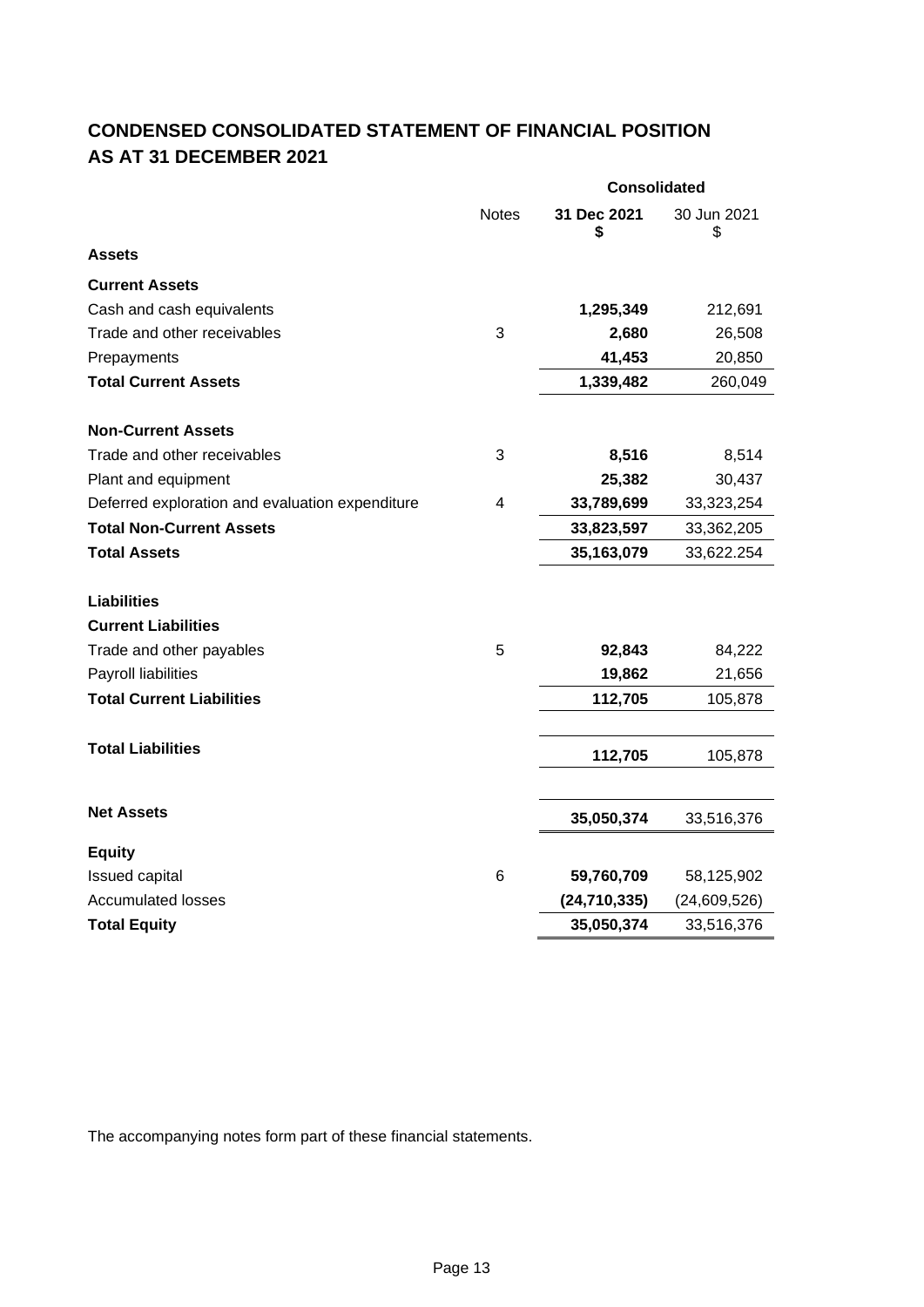## **CONDENSED CONSOLIDATED STATEMENT OF CHANGES IN EQUITY FOR THE HALF YEAR ENDED 31 DECEMBER 2021**

|                                                   | <b>Consolidated</b> |                |            |  |
|---------------------------------------------------|---------------------|----------------|------------|--|
|                                                   | Issued              | Accumulated    | Total      |  |
|                                                   | Capital             | Losses         | Equity     |  |
|                                                   | \$                  | \$             | \$         |  |
| Balance at 1 July 2020                            | 56,640,810          | (24, 423, 205) | 32,217,605 |  |
| Loss for the period                               |                     | (46, 608)      | (46, 608)  |  |
| Total comprehensive loss for the<br>period        |                     | (46, 608)      | (46, 608)  |  |
|                                                   | 1,485,092           |                | 1,485,092  |  |
| Balance at 31 December 2020                       | 58,125,902          | (24, 469, 813) | 33,656,089 |  |
| <b>Balance at 1 July 2021</b>                     | 58,125,902          | (24, 609, 526) | 33,516,376 |  |
| Loss for the period                               |                     | (100, 809)     | (100, 809) |  |
| <b>Total comprehensive loss for</b><br>the period |                     | (100, 809)     | (100, 809) |  |
| <b>Shares Issued net of costs</b>                 | 1,634,807           |                | 1,634,807  |  |
| <b>Balance at 31 December 2021</b>                | 59,760,709          | (24, 710, 335) | 35,050,374 |  |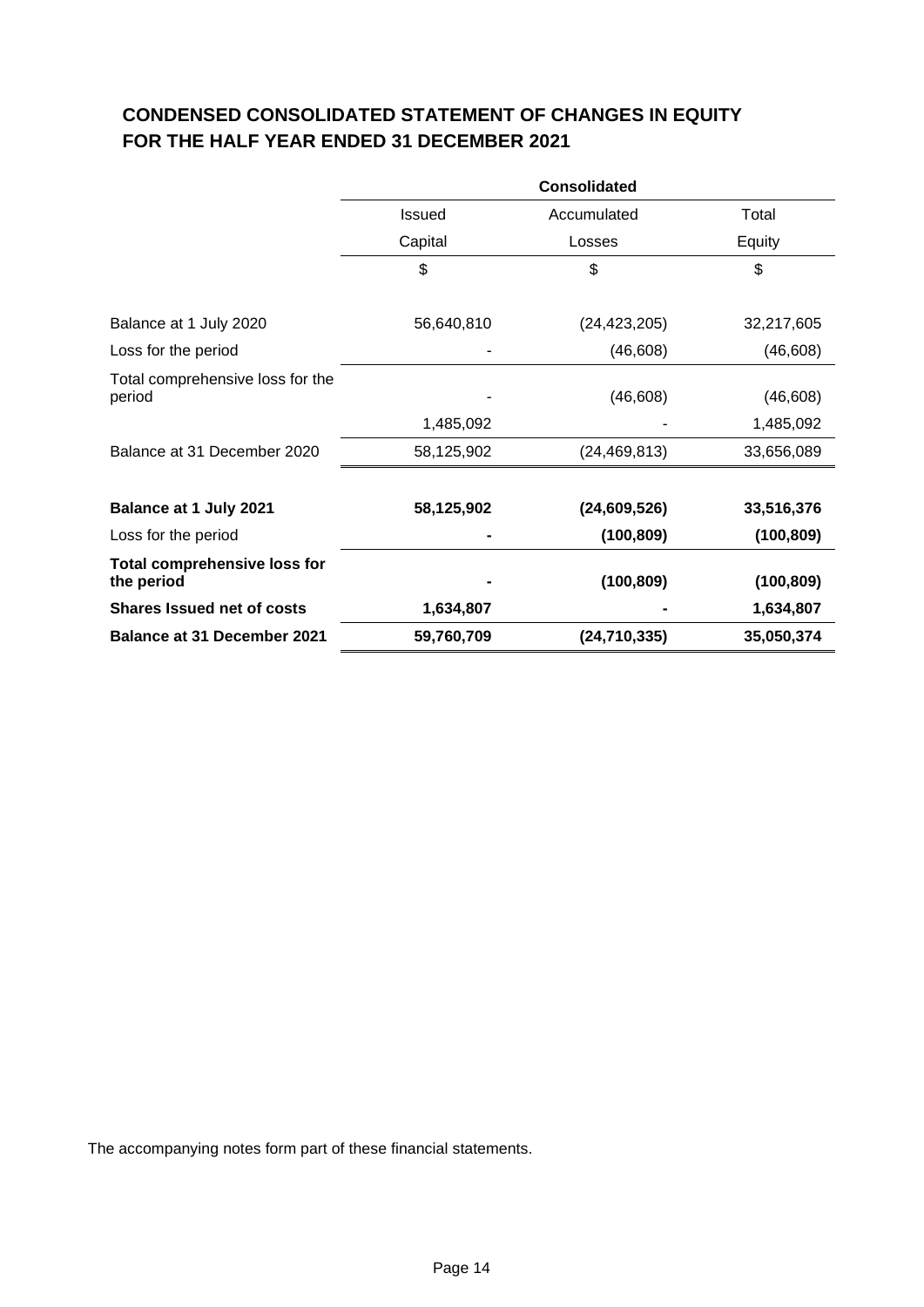## **CONDENSED CONSOLIDATED STATEMENT OF CASH FLOWS FOR THE HALF YEAR ENDED 31 DECEMBER 2021**

|                                                           | <b>Consolidated</b> |                   |  |
|-----------------------------------------------------------|---------------------|-------------------|--|
|                                                           | 31 Dec 2021<br>S    | 31 Dec 2020<br>\$ |  |
| Cash flows from operating activities                      |                     |                   |  |
| Payments to suppliers and employees                       | (283, 482)          | (233, 515)        |  |
| Interest received                                         | 60                  | 184               |  |
| Facilitation fee received                                 | 100,000             | 100,000           |  |
| Rent received sub-lease                                   |                     | 37,020            |  |
| Government subsidies received                             |                     | 18,094            |  |
| Net cash outflow from operating activities                | (183, 422)          | (78, 217)         |  |
| Cash flows from investing activities                      |                     |                   |  |
| Payments for exploration and evaluation                   | (436, 725)          | (666, 503)        |  |
| Proceeds from sale of fixed assets                        | 65,000              |                   |  |
| Receipt of bonds                                          | 2,998               |                   |  |
| Net cash outflow from investing activities                | (368, 727)          | (666, 503)        |  |
| Cash flows from financing activities                      |                     |                   |  |
| Proceeds from the issue of shares                         | 1,670,668           | 1,518,720         |  |
| Payment of costs associated with the issue of shares      | (35, 861)           | (33, 628)         |  |
| Reduction in lease liability                              |                     | (37,500)          |  |
| Net cash inflow from financing activities                 | 1,634,807           | 1,447,592         |  |
| Net increase/(decrease) in cash and cash equivalents      | 1,082,658           | 702,872           |  |
| Cash and cash equivalents held at the start of the period | 212,691             | 132,485           |  |
| Cash and cash equivalents held at the end of the period   | 1,295,349           | 835,357           |  |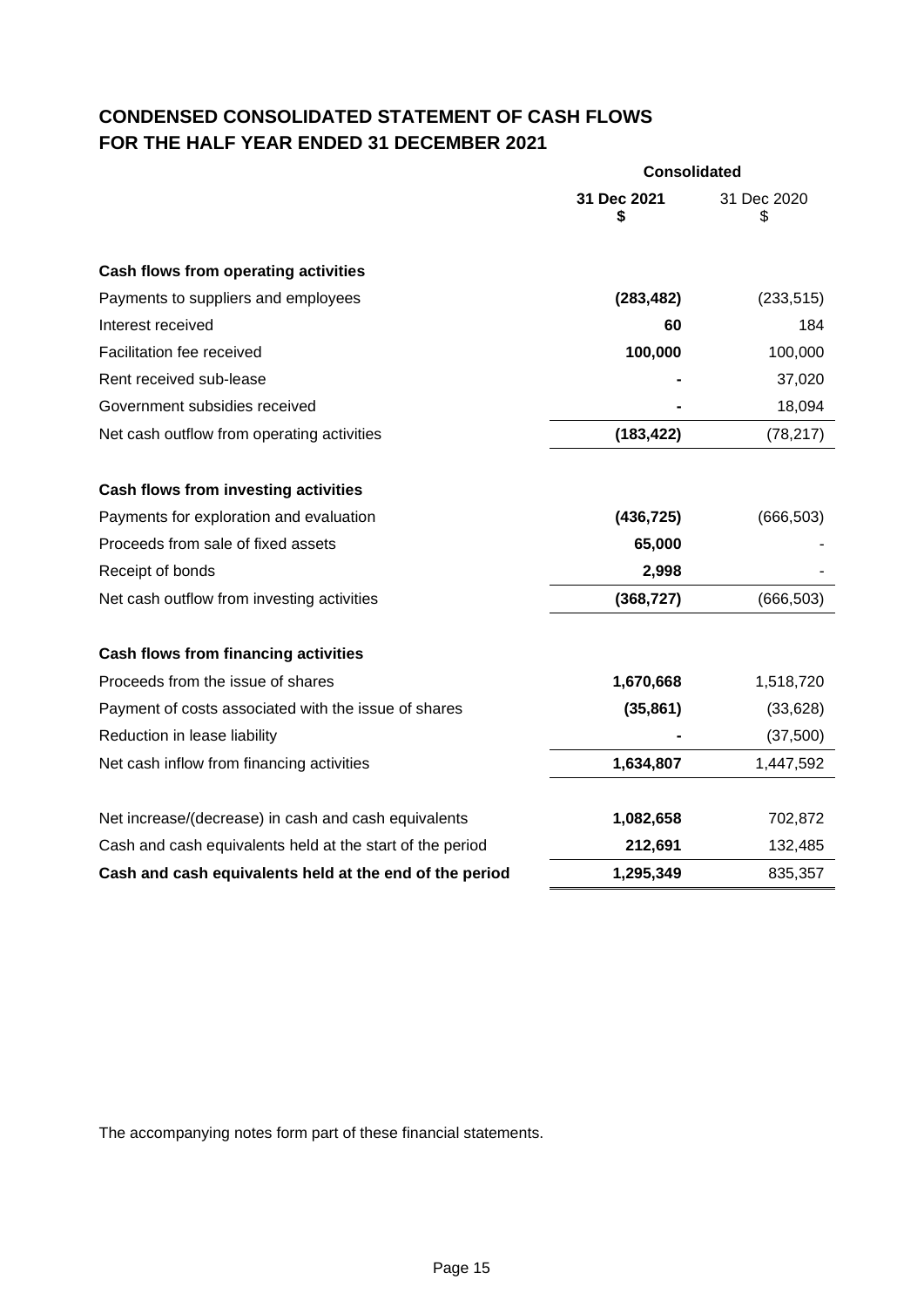## **NOTE 1: STATEMENT OF SIGNIFICANT ACCOUNTING POLICIES**

## **(a) Basis of preparation**

The condensed interim consolidated financial statements (the interim financial statements) are general purpose interim financial statements and have been have prepared in accordance with the requirements of the Corporations Act 2001, applicable accounting standards including AASB 134 Interim Financial Reporting, Accounting Interpretations and other authoritative pronouncements of the Australian Accounting Standards Board ('AASB'). Compliance with AASB 134 ensures compliance with IAS 34 'Interim Financial Reporting'.

The interim financial statements comprise the condensed interim financial statements for the Group. For the purposes of preparing the interim financial statements, the Group is a for-profit entity. The interim financial statements were authorised for issue on 15 March 2022.

The interim financial statements do not include full disclosures of the type normally included in the full financial report. Therefore, it cannot be expected to provide as full an understanding of the financial performance, financial position and cash flows of the Group as in the full financial report. It is recommended interim financial statements be read in conjunction with the full financial report for the year ended 30 June 2021 and any public announcements made by GME Resources Limited and its subsidiaries during the halfyear in accordance with continuous disclosure requirements arising under the Corporations Act 2001 and the ASX Listing Rules.

The Group is a for-profit entity, domiciled in Australia and all amounts are presented in Australian dollars, unless otherwise noted.

The accounting policies and methods of computation adopted are consistent those of the previous financial year and corresponding half-year. These accounting policies are consistent with Australian Accounting Standards and with International Financial Reporting Standards.

The interim financial statements have been prepared on a historical cost basis. Cost is based on fair value of the consideration given in exchange for assets.

For the purpose of preparing the interim financial statements, the half-year has been treated as a discrete reporting period.

## **(b) Adoption of new and revised standards**

## *New Standards and Interpretations applicable for the half year ended 31 December 2021*

In the period ended 31 December 2021, the Directors have reviewed all of the new and revised Standards and Interpretations issued by the AASB that are relevant to the Group and effective for the current reporting period. As a result of this review, the Directors have determined that, with the exception below, there is no material impact of the new and revised Standards and Interpretations on the Group and, therefore, no material change is necessary to Group accounting policies.

## *Standards and Interpretations in issue not yet effective*

The Directors have also reviewed all Standards and Interpretations in issue not yet effective for the period ended 31 December 2021. As a result of this review the Directors have determined that there is no material impact of the Standards and Interpretations in issue not yet effective on the Group and, therefore, no change is necessary to Group accounting policies.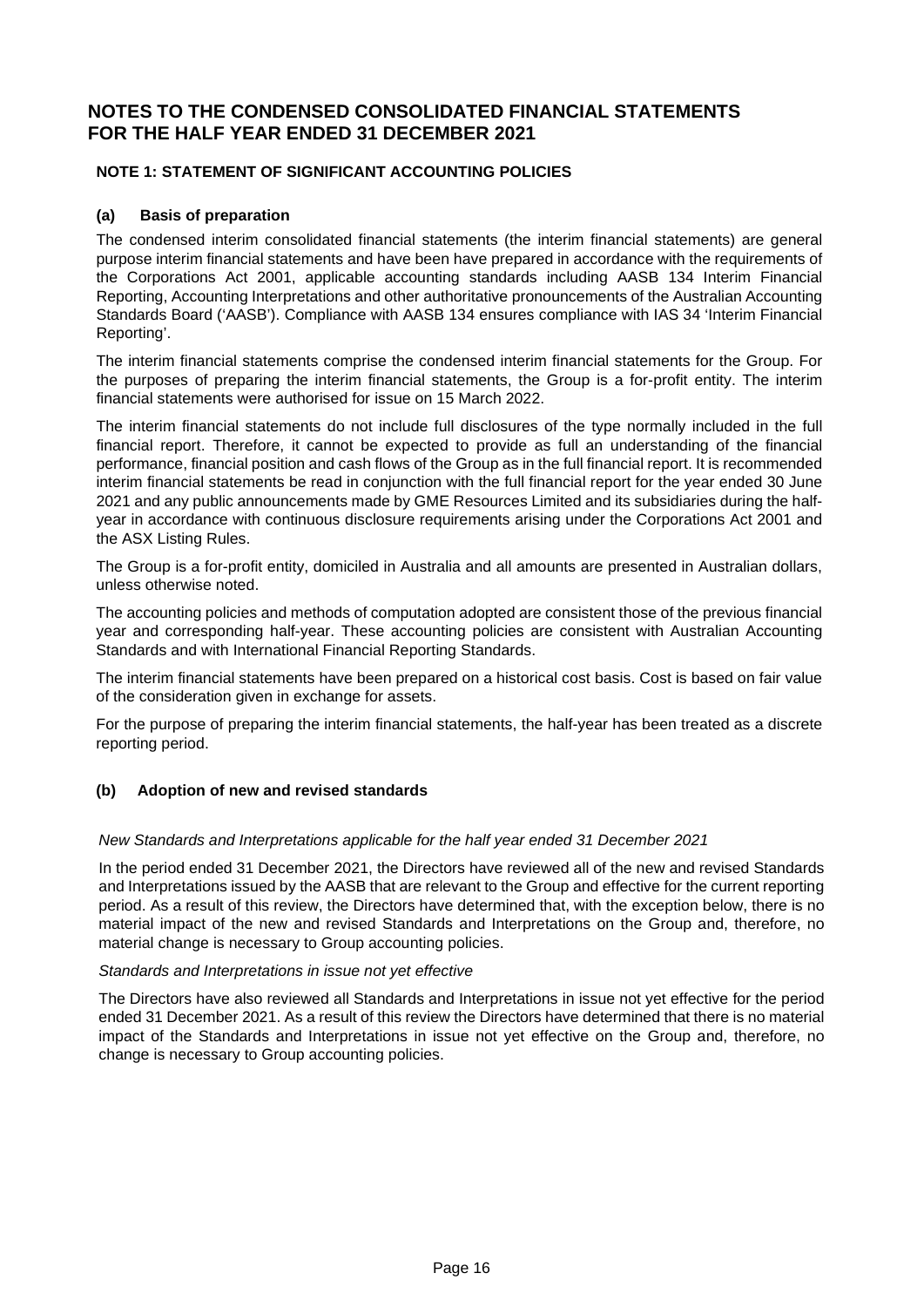## **(c) Significant accounting judgements and key estimates**

The preparation of half-year financial statements requires management to make judgements, estimates and assumptions that affect the application of accounting policies and the reported amounts of assets, liabilities, income and expense. Actual results may differ from these estimates.

In preparing these interim statements, the significant judgements made by management in applying the Group's accounting policies and the key sources of estimation uncertainty were the same as those that applied to the consolidated financial report for the year ended 30 June 2021.

## **(d) Going Concern**

The financial report has been prepared on the going concern basis, which contemplates the continuity of normal business activity and the realisation of assets, given exploration expenditure is capitalized, and the settlement of liabilities in the normal course of business.

As disclosed in the financial statements, the Group recorded a loss for the period of \$100,809, and a cash outflow from operating and investing activities of \$552,149 for the period ended 31 December 2021 and at balance date, had net current assets of \$1,226,777.

The directors have reviewed the Group's financial position and forecast cash flows and have assessed that the Group will be required to raise additional funds to continue its exploration program and fund its administrative costs. During the reporting period, the Group successfully raised \$1.6 million (before costs) from an Entitlement Issue. The directors are therefore of the opinion that the use of the going concern basis is appropriate in the circumstances.

Should the Group be unable to raise the additional funds required, there is a material uncertainty that may cast significant doubt as to whether the Group will be able to continue as a going concern and therefore whether it will be able to realise its assets and extinguish its liabilities in the normal course of business.

The financial statements do not include any adjustments relating to the recoverability and classification of recorded asset amounts or to the amounts and classification of liabilities that might be necessary should the Group not continue as a going concern.

| <b>NOTE 2: LOSS/PROFIT FROM ORDINARY ACTIVITIES</b>                                                    | <b>Consolidated</b> |                   |  |  |
|--------------------------------------------------------------------------------------------------------|---------------------|-------------------|--|--|
|                                                                                                        |                     | Half year ended   |  |  |
|                                                                                                        | 31 Dec 2021<br>\$   | 31 Dec 2020<br>\$ |  |  |
| The following revenue items are relevant in explaining the financial<br>performance for the half-year: |                     |                   |  |  |
| (a) Other income                                                                                       |                     |                   |  |  |
| <b>Facilitation fee</b>                                                                                | 100,000             | 100,000           |  |  |
| Proceeds from sale of assets                                                                           | 65,000              |                   |  |  |
| Rent received sub-lease                                                                                |                     | 37,020            |  |  |
| Government subsidies received                                                                          |                     | 18,094            |  |  |
|                                                                                                        | 165,000             | 115,114           |  |  |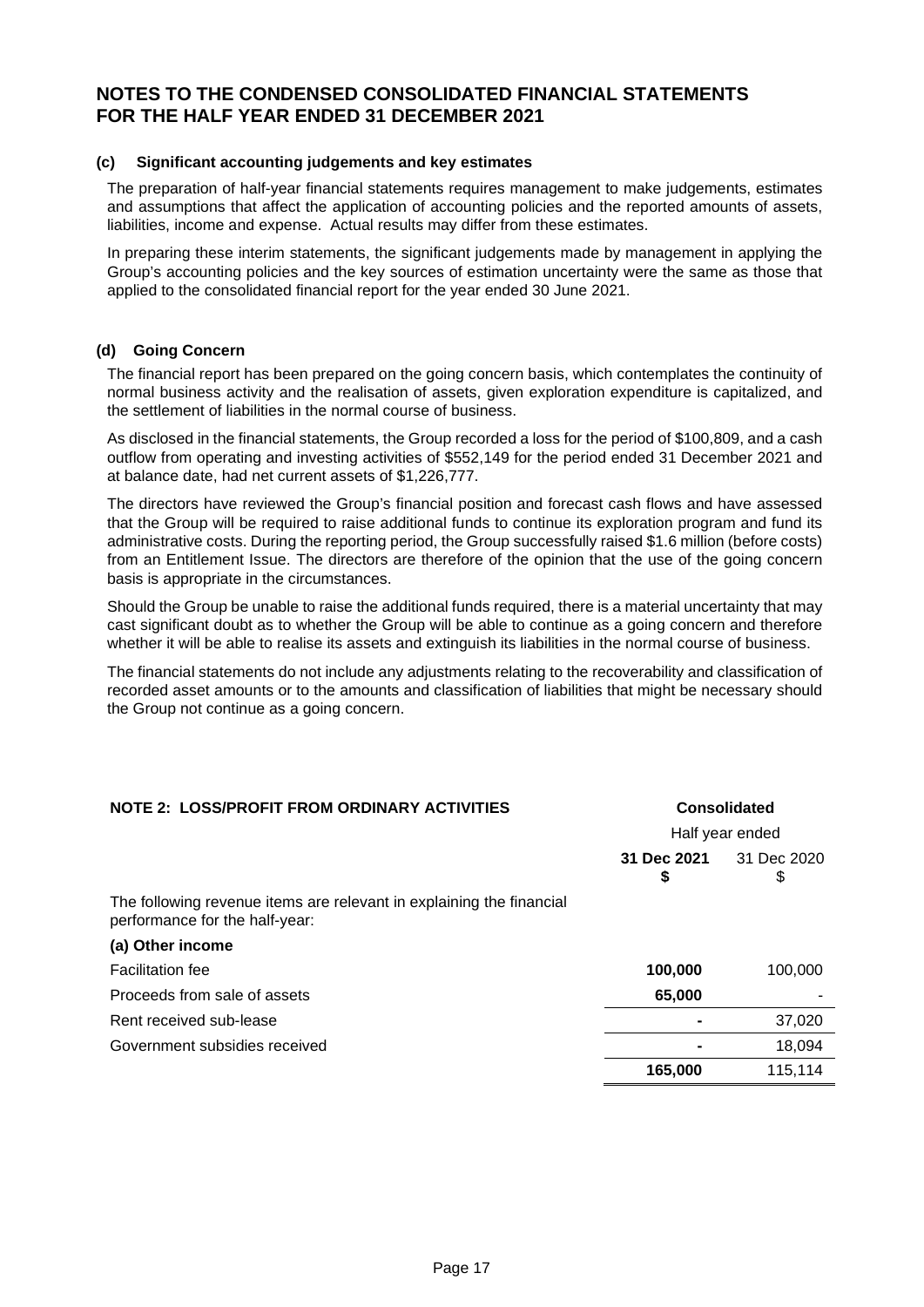| <b>NOTE 3: TRADE AND OTHER RECEIVABLES</b>            | <b>Consolidated</b> |              |
|-------------------------------------------------------|---------------------|--------------|
|                                                       | 31 Dec 2021         | 30 June 2021 |
|                                                       | S                   | S            |
| <b>Current</b>                                        |                     |              |
| GST refundable/(payable)                              | (320)               | 20,508       |
| <b>Bonds</b>                                          | 3,000               | 6,000        |
|                                                       | 2,680               | 26,508       |
|                                                       |                     |              |
| <b>Non-current</b>                                    |                     |              |
| <b>Bonds</b>                                          | 8,516               | 8,514        |
|                                                       |                     |              |
| NOTE 4: DEFERRED EXPLORATION AND EVALUATION           | Half year           |              |
| <b>EXPENDITURE</b>                                    | ended               | Year ended   |
|                                                       | 31 Dec 2021         | 30 June 2021 |
|                                                       | \$                  | \$           |
| Balance at beginning of the period                    | 33,323,254          | 32,184,260   |
| Direct expenditure                                    | 524,936             | 1,182,802    |
|                                                       | 33,848,190          | 33,367,062   |
| Less expenditure written off                          | (58, 491)           | (43,808)     |
| Total deferred exploration and evaluation expenditure | 33,789,699          | 33,323,254   |

The ultimate recoupment of the above deferred exploration and evaluation expenditure is dependent on the successful development and commercial exploitation or alternatively sale of the respective areas at amounts sufficient to recover the expenditure.

## **NOTE** 5: TRADE AND OTHER PAYABLES **AND SEXUAL SEXUAL SEXUAL SEXUAL SEXUAL SEXUAL SEXUAL SEXUAL SEXUAL SEXUAL SEXUAL SEXUAL SEXUAL SEXUAL SEXUAL SEXUAL SEXUAL SEXUAL SEXUAL SEXUAL SEXUAL SEXUAL SEXUAL SEXUAL SEXUAL SEXUAL**

|                             | 31 Dec 2021 | 30 June 2021<br>\$ |
|-----------------------------|-------------|--------------------|
| Trade payables and accruals | 92,843      | 84.221             |
|                             | 92.843      | 84.221             |

Trade payables and accruals are non-interest bearing and normally settled on 30-day terms.

## **NOTE 6: ISSUED CAPITAL**

| Ordinary shares                       |             |            |
|---------------------------------------|-------------|------------|
| Issued and fully paid                 | 59,760,709  | 58,125,902 |
|                                       | No.         | \$         |
| Movements in ordinary shares on issue |             |            |
| At 1 July 2021                        | 556,866,930 | 58,125,902 |
| <b>Entitlement Issue</b>              | 37,123,832  | 1,670,572  |
| Costs of share issue                  |             | (35, 765)  |
| At 31 December 2021                   | 593,990,762 | 59,760,709 |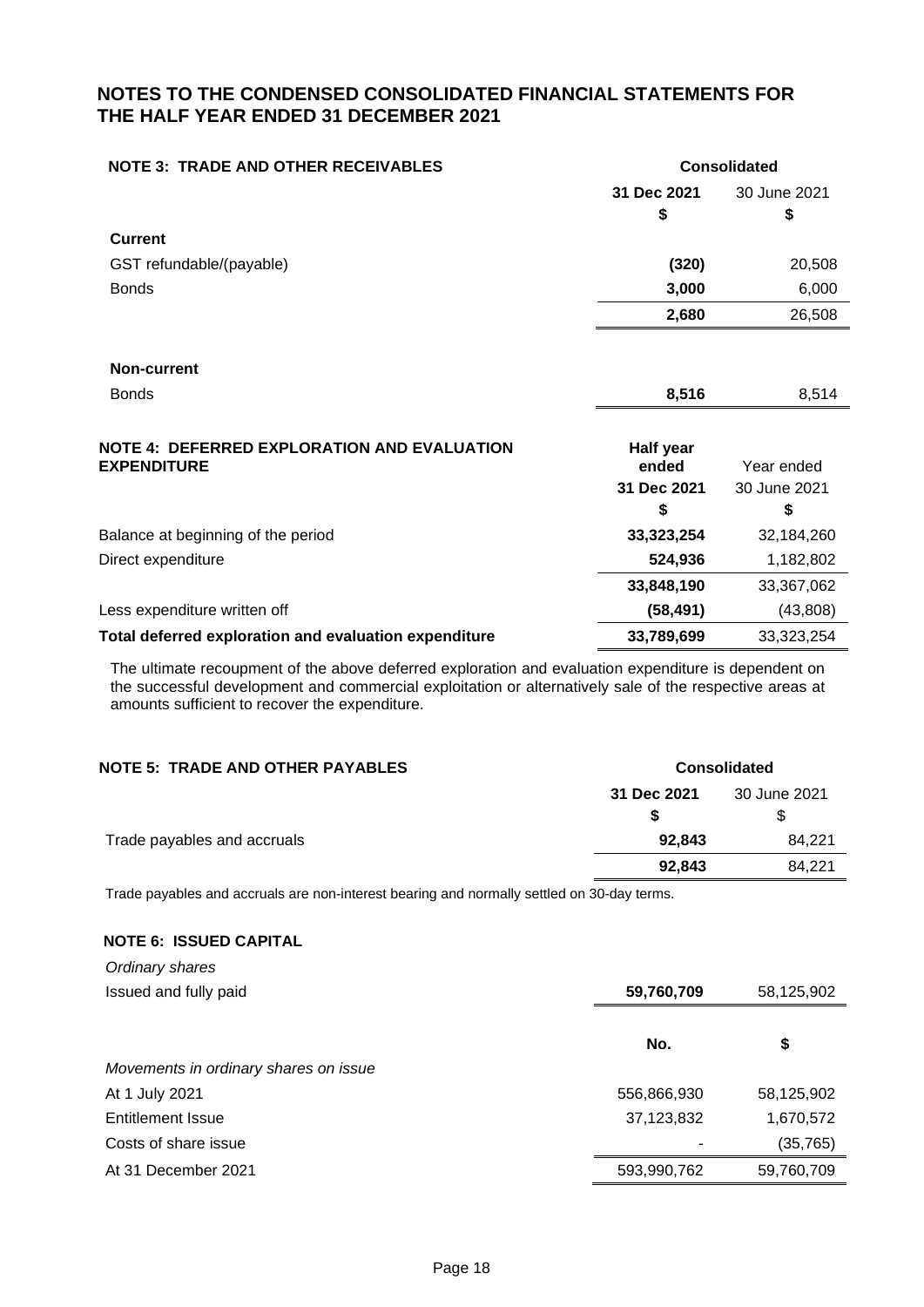## **NOTE 7: LEASE LIABILITIES**

GME terminated the lease of its premises in Fremantle on 30 June 2021 and entered into a sub-lease of new premises in West Perth. In accordance with AASB 16, the new sub-lease has not been brought to account in the Statement of financial position of the company. The Company has chosen to not capitalise the short-term leases on the Statement of financial position, and instead recognises short-term lease payments as an expense on a straight-line basis.

## **NOTE 8: DIVIDENDS**

No dividends were paid or declared during the period.

## **NOTE 9: SEGMENT REPORTING**

AASB 8 Operating Segments requires operating segments to be identified on the basis of internal reports about components of the Group that are reviewed by the chief operating decision maker in order to allocate resources to the segment and assess its performance. The Board of GME Resources Limited reviews internal reports prepared as consolidated financial statements and strategic decisions of the Group are determined upon analysis of these internal reports. During the period, the Group operated predominantly in one business and geographical segment being the resources sector in Australia. Accordingly, under the 'management approach' outlined only one operating segment has been identified and no further disclosure is required in the notes to the consolidated financial statements.

## **NOTE 10: CONTINGENT LIABILITIES AND CONTINGENT ASSETS**

There has been no change in contingent liabilities or contingent assets since the last annual reporting date.

## **NOTE 11: FINANCIAL INSTRUMENTS**

The group has a number of financial instruments which are not measured at fair value in the statement of financial position. The Directors consider that the carrying amount of these financial instruments are a reasonable approximation of their fair value.

## **NOTE 12: EVENTS AFTER BALANCE DATE**

The impact of the Coronavirus (COVID-19) pandemic is ongoing. The situation continues to develop and the impact on the Company, although relatively minor to date will be dependent on measures imposed by the Australian Government, the State Government and other countries, such as maintaining social distancing requirements, quarantine, travel restrictions and any economic stimulus that may be provided. It is not practicable to estimate the potential impact, positive or negative, after the reporting date.

No other matters or circumstances have arisen since the end of the reporting period which significantly affected or may significantly affect the Group's operations, the results of those operations or the Group's state of affairs in future financial years.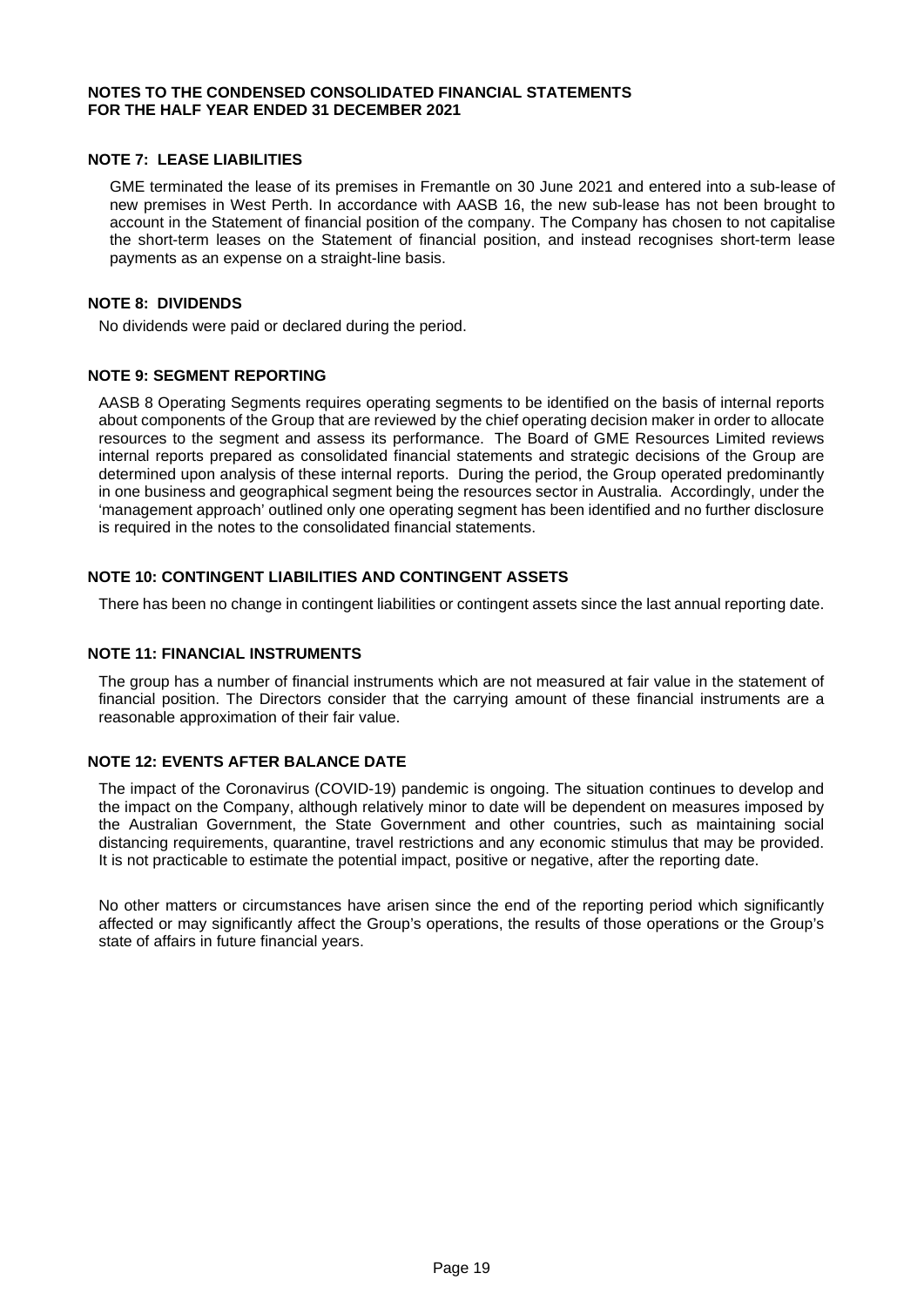## **DIRECTORS' DECLARATION**

The directors of the company declare that:

- 1. The financial statements and notes, as set out on pages 12 to 19 are in accordance with the *Corporations Act 2001* including:
	- a. complying with the Accounting Standards, Corporations Regulations 2001 and other mandatory professional reporting requirements; and
	- b. giving a true and fair view of the Group's financial position as at 31 December 2021 and of its performance for the half-year then ended.
- 2. In the directors' opinion there are reasonable grounds to believe that the Group will be able to pay its debts as and when they become due and payable.

This declaration is signed in accordance with a resolution of the Board of Directors, made pursuant to s303(5) of the *Corporations Act 2001*.

James framing.

**James Sullivan** Director

Dated this 15th day of March 2022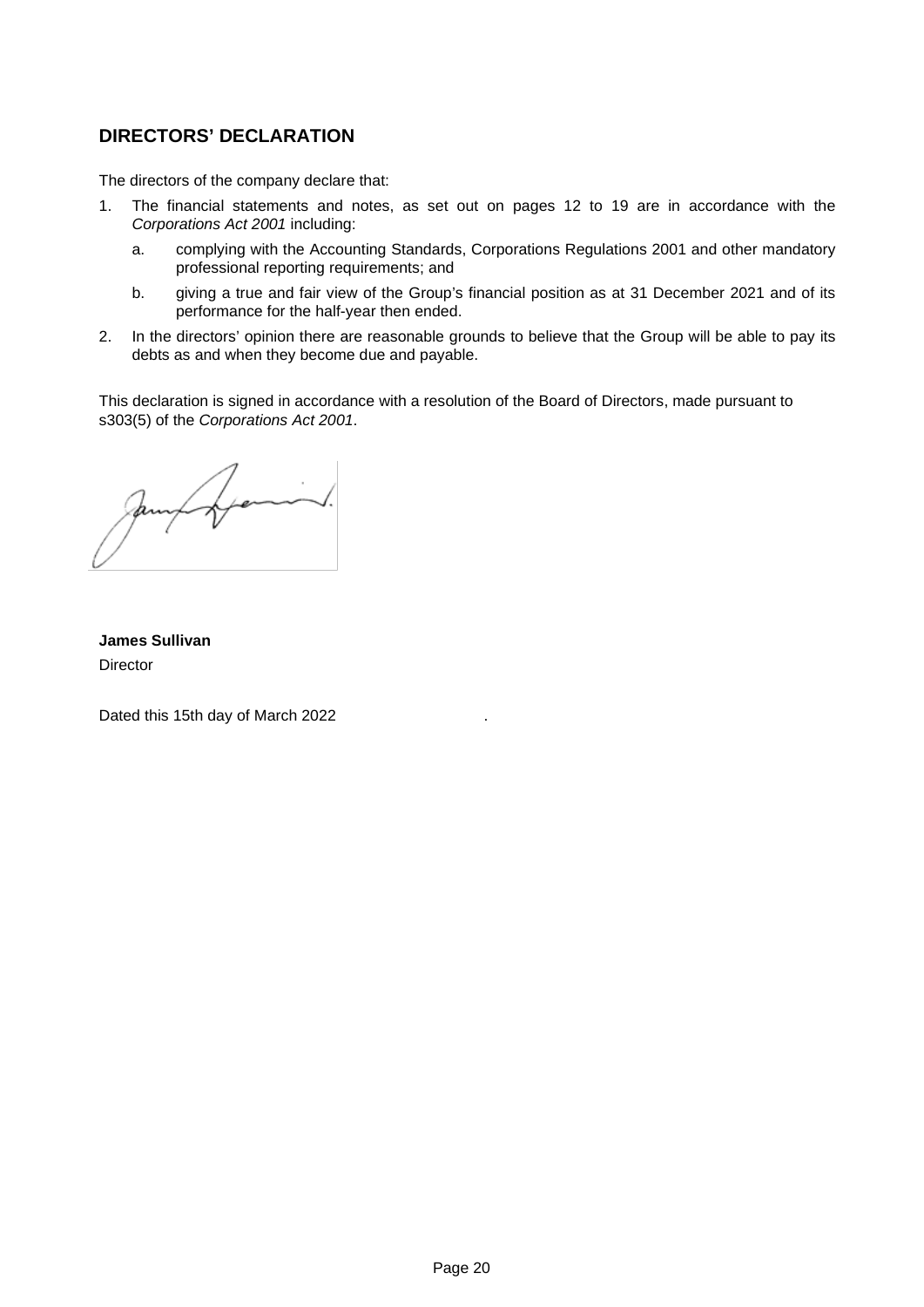

## **INDEPENDENT AUDITOR'S REVIEW REPORT**

To the members of GME Resources Limited

## **Report on the Condensed Interim Financial Report**

#### *Conclusion*

We have reviewed the accompanying interim financial report of GME Resources Limited ("the company") which comprises the condensed consolidated statement of financial position as at 31 December 2021, the condensed consolidated statement of comprehensive income, the condensed consolidated statement of changes in equity and the condensed consolidated statement of cash flows for the half-year ended on that date, notes comprising a summary of significant accounting policies and other explanatory information, and the directors' declaration, for the Group comprising the company and the entities it controlled at the half-year end or from time to time during the halfyear.

Based on our review, which is not an audit, we have not become aware of any matter that makes us believe that the interim financial report of GME Resources Limited does not comply with the *Corporations Act 2001* including:

- (a) giving a true and fair view of the Group's financial position as at 31 December 2021 and of its performance for the half-year ended on that date; and
- (b) complying with Accounting Standard AASB 134 *Interim Financial Reporting* and the *Corporations Regulations 2001*.

## *Basis for conclusion*

We conducted our review in accordance with ASRE *2410 Review of a Financial Report Performed by the Independent Auditor of the Entity*. Our responsibilities are further described in the *Auditor's responsibilities for the review of the financial report* section of our report. We are independent of the company in accordance with the auditor independence requirements of the *Corporations Act 2001* and the ethical requirements of the Accounting Professional and Ethical Standards Board's APES 110 *Code of Ethics for Professional Accountants (including Independence Standards)* (the Code) that are relevant to our audit of the annual financial report in Australia. We have also fulfilled our other ethical responsibilities in accordance with the Code.

#### *Material uncertainty related to going concern*

We draw attention to Note 1(d) in the financial report, which indicates that a material uncertainty exists that may cast significant doubt on the Group's ability to continue as a going concern. Our conclusion is not modified in respect of this matter.

## *Responsibility of the directors for the financial report*

The directors of the company are responsible for the preparation of the interim financial report that gives a true and fair view in accordance with Australian Accounting Standards and the *Corporations Act 2001* and for such internal control as the directors determine is necessary to enable the preparation of the interim financial report that gives a true and fair view and is free from material misstatement, whether due to fraud or error.

## hlb.com.au

HLB Mann Judd (WA Partnership) ABN 22 193 232 714

Level 4, 130 Stirling Street, Perth WA 6000 / PO Box 8124 Perth BC WA 6849 T: +61 (0)8 9227 7500 E: mailbox@hlbwa.com.au Liability limited by a scheme approved under Professional Standards Legislation.